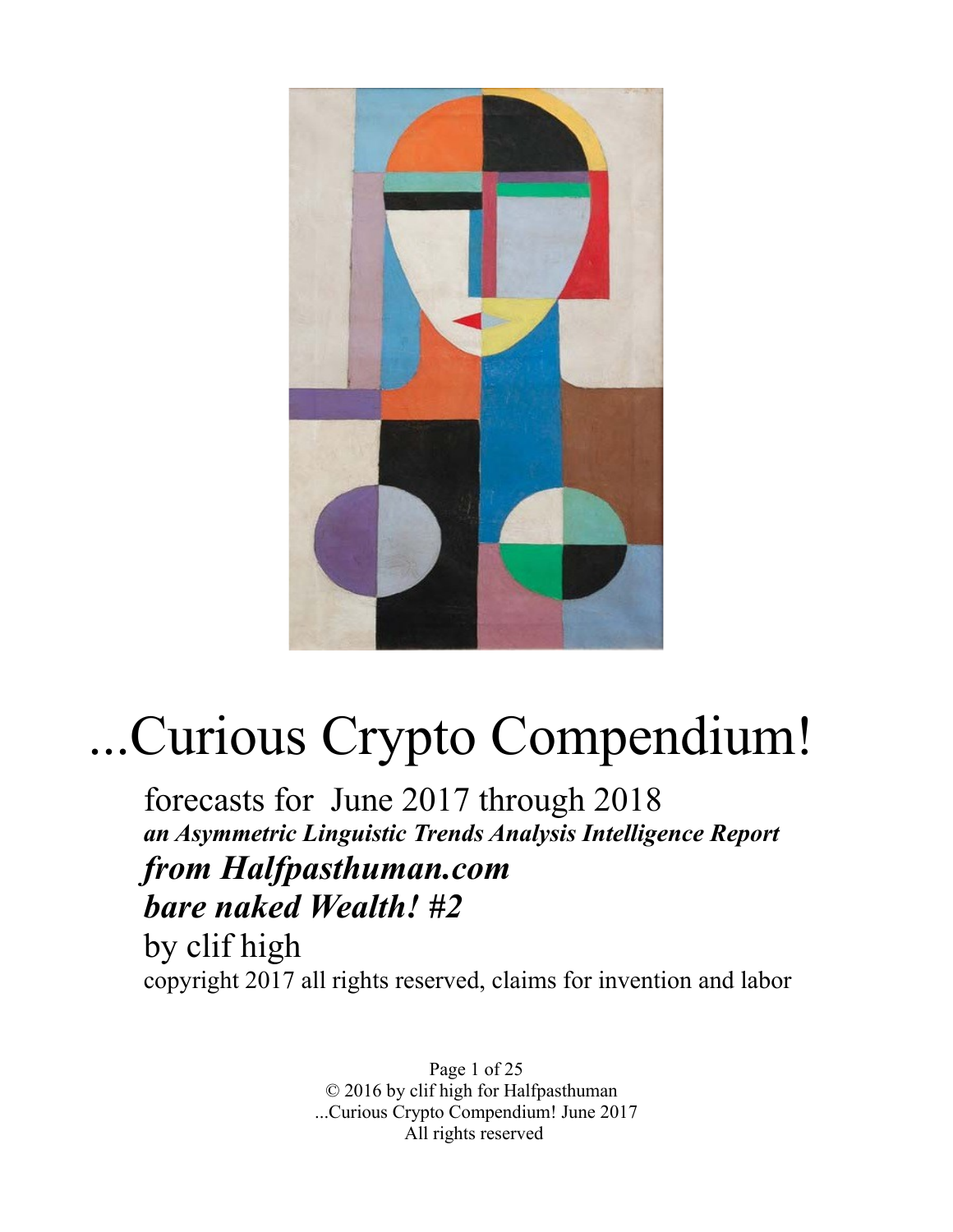Notes to Readers:

This is the period of the 'hyperinflation' language that has been forecast in the ALTA reports, and the previous bare naked Wealth report. Not all of the alt coins are showing in our data sets as surviving through the period of hyperinflation, which is also not clearly defined in its extent, but does show as continuing through into Fall (northern hemisphere).

Those alt coins (and others) listed are not guaranteed to survive this period, though many will. Those coins discussed herein met the requirement of having both minimum levels of linguistic support in terms of data sets, as well as having enough identified temporal markers to be able to provide the sophisticated speculator with some small, linguistic guidance to potential activities within the trading of these vehicles.

Again note that we are linguistically within a period defined as 'hyperinflationary'. This means that inherently risks are masked, or hidden by large capital inflows, but they still exist, and if anything are magnified.

Trade on the information within this report at your own risk.

#### *Meta data*

The data sets have the emotional flow within the financial realm over the last half of 2017 running into a big 'intensity wall' of rising emotions over Fall (northern hemisphere) that the data sets have deriving from 'imploding', and 'self-immolating government'.

At the same time, there are entirely new linguistic structures forming that are very energetic at the emotional level, and are all about the emergence of the 'renaissance' within the 'global organizational structure'. Note that of a necessity, these 'up feelings' will be in sharp contrast to the forecast 'barrage' of 'doom and gloom' from the 'shaking and quaking voices' that fill the various media. These sets are suggesting that the 'long repressed' (also noted as 'long suppressed') emotional up wave for 'entrepreneurs' and 'creative/artists/explorers' is indicated to be rising up to greater visibility as the 'old system (of) repression' will be dying. The data has a forecast of a 'bursting effect'. This is described within the data as the 'magnification' of the emotional tone due to the 'lessening pressure' as the 'suppression reduces'. There are repetitious references in the new data to a 'blooming', and a 'blossoming' of 'new businesses' as well as 'new types of products' as 2017 progresses to its end. These sets are suggesting that the visibility of the 'renaissance' will be heightened as the 'markets chaos

> Page 2 of 25 © 2016 by clif high for Halfpasthuman ...Curious Crypto Compendium! June 2017 All rights reserved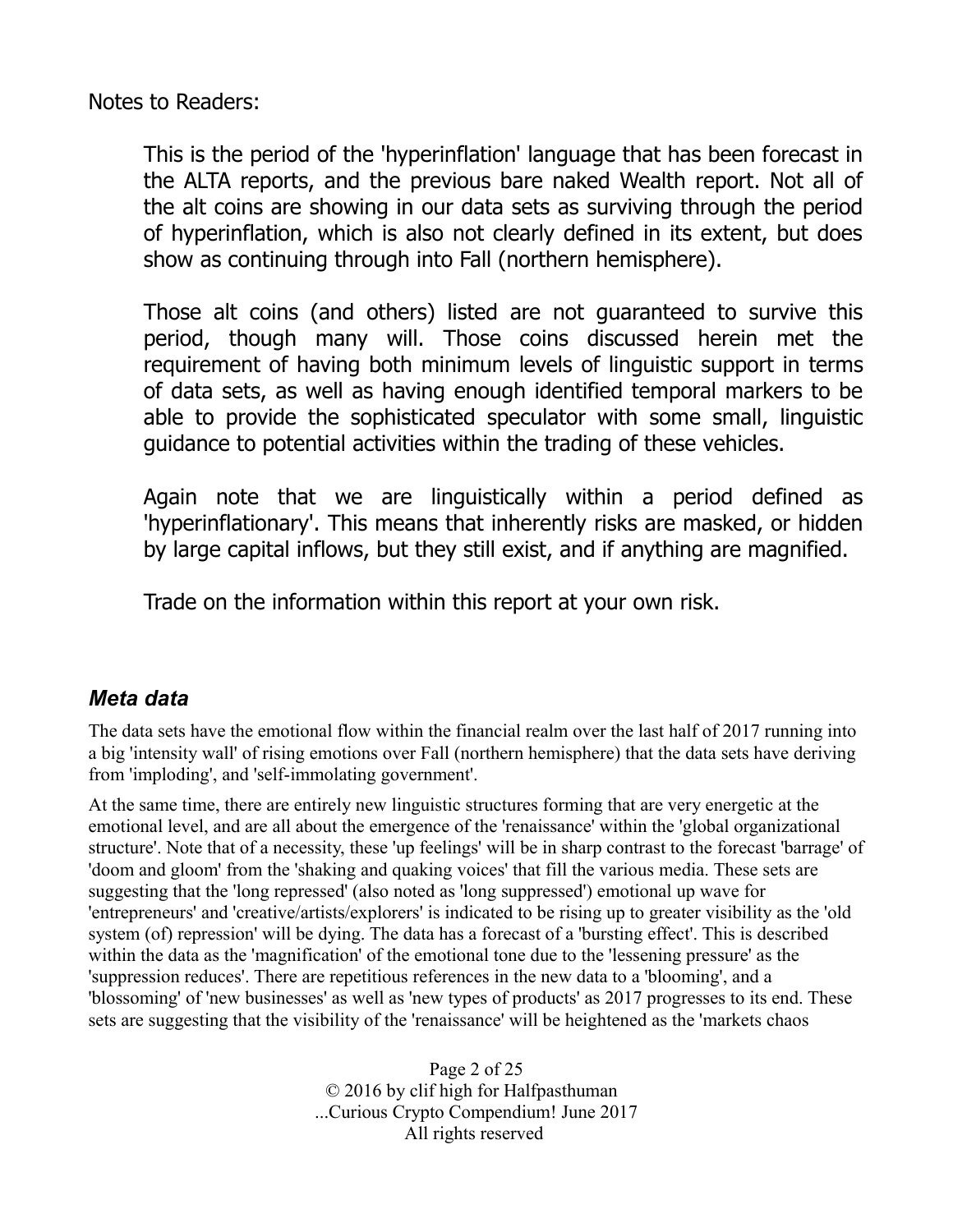explodes' over Summer (northern hemisphere).

Much language is emerging at a meta data level (across all parts of modelspace) for the idea of a very active Summer (northern hemisphere) that is forecast as 'turning expectations on their head'.

Note on dates: there are dates provided within this report that are to the level of granularity that the data types allow. Please note that these are ALL assumed to be within the minimum error range of IM data or 3+ days. **Trade with these dates as targets for prices at your own risk.** 

## *Markets*

Our data is explicitly forecasting that 'traders' and 'raiders' will be 'sweating' and 'fainting' this Summer in a reversal of normal 'slow Summer pace' for the 'financial markets'. These sets are showing that the 'rhythms' of the 'western markets' are going to be 'over-taken' or 'supplanted' or 'dominated' by the 'global thrum'. This 'global thrum' is referencing the 'electronic trading universe' as a 'dominating aspect of reality', rather than an 'offshoot' of 'floor traders'.

Again we note the surfacing of 'gamers' within the data sets as a supporting set for the 'global thrum'.

The 'global thrum' sets are showing a 'building' trend that has emotional values jumping within the broader realm of 'inter human exchange' in October, that can be seen as the bespoke 'spark' that 'ignites' the 'conflagration' of Fall, which in its turn provides the 'explosive' burst of energy in the markets forecast for early 2018. Please note that these sets have the 'explosion' language as being of a 'propellant' sort, and not of a 'destructive' nature. While it is true that the very long term data sets have 'currencies in (flaming) crisis' for early 2018, the data also has the 'conflagration' beginning in very late Summer, or early Fall (northern hemisphere).

Note that the 'propellant' aspect of this could well be referring to the 'shares markets' as well as others. There are definitive data sets within CryptoSpace, and MetalsSpace for 'propellant', and now within the share as well there are sets for 'ballistic', and 'hyperbolic'. Let us note that all of these sets are cross linked over to the 'hyperinflation' sets as either primary support, or directly held values. This is likely NOT a "good sign".

The data sets at the larger Markets entity could be interpreted to the idea of a 'hyper frenetic', and 'explosive' burst of 'market activities' in Fall that are all directly being 'propelled by hyperinflation'.

As modelspace is progressed through the last half of 2017 there are new sets accruing to Markets entity that have 'balance', and 'deflation', and 'waning', and 'settling', and 'closing (out)', and 'releasing' and more such language that is growing as the year progresses toward Winter. The data sets have the 'balancing' or 'settling' being of a seemingly preparatory nature to the 'explosive' language of early 2018. These sets could be interpreted as a 'chaotic government melt-down' in Fall 2017 that 'ignites conflagration' within 'debt based currencies' that in turn produces a phase of 'global settling (of accounts)' running the background across all of Fall and through Winter. The 'settling of accounts' is seemingly a reaction to both the 'fear of deflation', and the 'hyperinflation' of the 'central banks'. The forecast from Markets entity at its top most level is that a 'growing wave' of 'hyperbolic currencies creation' in late Summer, or Fall, will induce, via 'hyperinflation', an 'opportunistic motivation' to 'settle (old) accounts' with 'new (fantastically) cheap currencies'.

> Page 3 of 25 © 2016 by clif high for Halfpasthuman ...Curious Crypto Compendium! June 2017 All rights reserved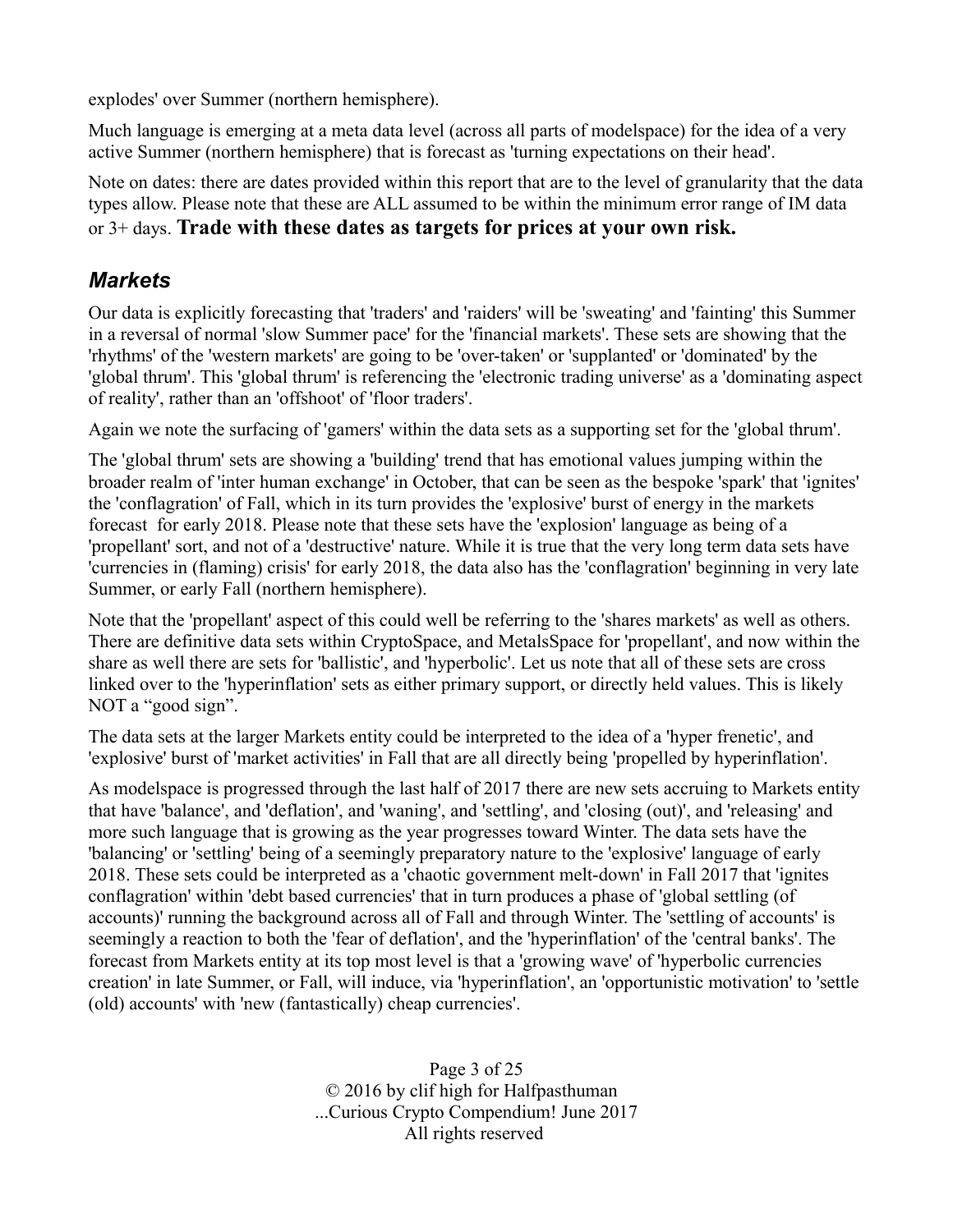As an adjunct meme to the idea of 'currencies inflating daily' by 'nations', and their 'central banks', there is a growing new set with 'action' and 'reformation' at its primary and secondary supporting positions. These sets have an initial increase in new supporting sets as modelspace is progressed through June  $7<sup>th</sup>$ . From then until the 22<sup>nd</sup>, the growth rate is steady and the values accumulating are all about 'energized emotions', and 'actions'. A majority of the supporting sets are focused on 'reformation', 'needed changes', 'financial benefits', 'incremental improvements', and other language that is going to the idea of 'new beginnings' as the 'old structure crumbles'. These sets are also describing 'pent up frustration', and 'restrained energies', and 'constraints (on) motion', and 'curtailed potential', as well as similar language going to the idea of an 'surging' once the 'repression' is removed. These sets are all in the supporting chain for 'reformation', and 'rebellion', and 'revolution', and 'renaissance'.

## *CryptoSpace*

The flow of emotional energies as a daily moving average (projection) from the emotional sums has the  $4<sup>th</sup>$  of June being the 'instigation' point, the 'motivation', whereas the  $9<sup>th</sup>$  is indicated to be the point of actual 'motion achieved'. The emotional sums rise from the  $9<sup>th</sup>$  onward through to the  $24<sup>th</sup>$  at a grade or rate that suggests CryptoSpace will be, as the data shows, 'highly charged' throughout June, but in a 'rush', or 'surge' from the  $7<sup>th</sup>$ . The 'surge' language sets are filled with 'risks', and 'risks exposed' language. Some of these latter sets are cross linked over to sets about 'scam coins'.

A separate, rising thread of emotional sums starts in as modelspace is progressed forward from the  $6<sup>th</sup>$ . This set is dominated by words around 'expectations', and 'wishes', and 'hopes', and other language all going to the idea of a very strong emotional attachment to the 'expectations' about cryptospace. The 'expectations' language sets and their emotional sums are suggesting that there will be an increasing number of articles, as well as 'exposure' of the cryptospace to a 'wider audience'.

As may be expected within a growing technology, there are many sets that are indicating 'confusion', 'loss', 'failure', 'breaking', and other language about a less than harmonious ability to 'enter' cryptospace, and 'invest' or 'speculate' in 'crypto coins'. So, to be clear, the number of new sets about confusion and difficulties with cryptospace is growing by volume, but not proportionately within the totality of data for cryptospace. In fact, the amount of data for cryptospace in general is also rising, and at a slightly faster pace than the 'confusion' sets within it. This is very much a 'confirmation signal' that is indicating that a larger number of people are trying to get into CryptoSpace, and thus boosting up our 'confusion' rates. As modelspace is progressed forward into July and beyond the speed of rise of the 'confusion' language also accelerates which may be confirmatory of the forecast that 'debt based (sovereign currencies) are going to run into new problems over June that will be 'eroding confidence' in 'national currencies'. It is noted as ironic that just as the confidence levels in national paper debt are falling, the confidence in Bitcoin, and cryptospace in general are growing faster than ever.

The data sets have emotional 'pauses' within the trading pressures for cryptospace on June 15<sup>th</sup>. The data further has a few days afterward being a 'recovery period' for the 'trading mind'. These sets have the 'forward (or upward) motion' being 'paused' over the mid month. These sets are suggesting, in a strange way, that 'summer solstice' is going to come early.

Other aspect sets in supporting positions to 'trading' and 'cryptospace' include new sets that appear in modelspace around the 17<sup>th</sup> of June that are describing a 'communications misunderstanding' that will

> Page 4 of 25 © 2016 by clif high for Halfpasthuman ...Curious Crypto Compendium! June 2017 All rights reserved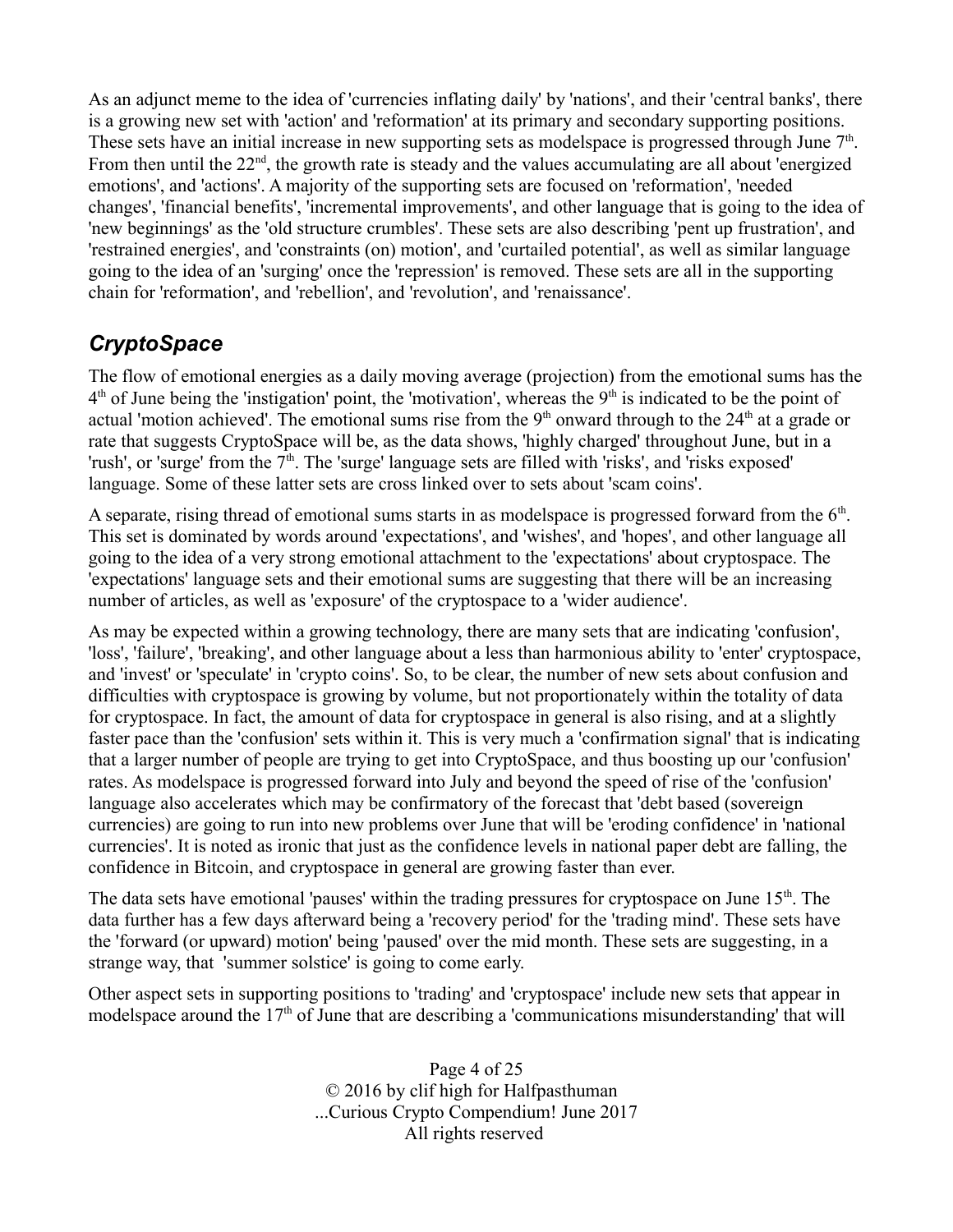be a case of 'saying something that is not heard'. In other words, the 'statement made, while true, is not correctly perceived by the audience'. These sets are specifically focusing on CryptoSpace with many geographic references to Europe (although to be fair, some of the same names exist in USA). The data sets are explicitly stating that 'trading' will be 'confused' by the 'confrontations' that will arise due to the 'behavior' that is initiated by the 'volatile', 'intense', 'destructive', and other sets about 'bad perceptions'. These sets are suggesting, that is, they are forecasting that 'traders' will have 'bad behavior' hit their 'endeavors' over the latter half of June as 'perceptions gone awry', ('hearing something not said') will cause 'many bad trades'. There are repetitious references to 'bad positions' that are going to be 'swept away' due to 'creative solutions' that are going to 'rise up' from 'unexpected areas'.

Other sets generally affecting the CryptoSpace include the 'reformation', and 'cleaning house', and 'improvement' sets that get a growth spurt on the 23<sup>rd</sup>. There are sets for 'energetic', and 'active', and 'growing', and 'persistent', and 'expressive' that are all in supporting positions for CryptoSpace from the  $23<sup>rd</sup>$  of June through July, and right into August.

Following in support in the 'money' sets the new growth includes sets for 'golden opportunities', 'financial benefits', 'positive results', 'dreams come true', 'positive aspirations', 'grand ideas realized' and other sets in similar vein. These sets are in the supporting chain for 'positive results' that also include sets for 'realized gains'. Note that in the case of the 'dreams come true' sets, there are immediacy values forecasting a number of 'young people' will be making videos about their 'dreams come true' with the 'crypto currencies'. These sets are providing a temporal marker for the next near term 'step' or 'plateau' in the rapidly rising cryptospace over Summer (northern hemisphere).

#### *IoT ~ trade platform developing*

**Internet of Things** is another form of a 'layering' that will, and already has, create various forms of cryptospace tokens, including coins. Some of the longer term language is forecasting that the 'transition' or 'conversion' markets for 'IOT coins/tokens' will become very emotionally 'hot', and 'frantically active' as we move into early 2019. However, prior to 2018, the IoT market is indicated to be populated by what we used to call 'vaporware' in the old programming days with the meaning of more 'hot air than code'. There are many sets suggesting that the IoT markets will be filled with 'scammers'. We have many sets for 'scam companies', and what would be thought of as 'unicorns' if they had enough 'flesh' on their ideas. These sets are also suggesting that Summer of 2017 will be thought of as the 'Summer of scammers' in so many ways, but none more so than in the IoT markets within CryptoSpace. These sets have 'scams' relating to 'talking refrigerators' and 'smart houses' all getting 'relabeled' into 'coins' in CryptoSpace, mostly JUST because it will be such a 'hot market', and scammers go with the money.

The data also presents the 'jammers' as being another group within the IoT market that will be surfacing over this Summer (northern hemisphere). In this case, the 'jammers' language is defining a market subset within IoT of 'actual work', which is to say, 'developing, and developed ideas in practice'. So as an instance, the 'jammers' sets have repeated references to 'micro-controlled food crop devices' that are part of the IoT infrastructure. These sets have some 'very sophisticated code' being married with 'practical businesses acumen' with some level of small 'visibility' within various sub markets of 'farm IoT' that are forecast to create what will be thought of as a 'mundane coin', or 'working token'. These

> Page 5 of 25 © 2016 by clif high for Halfpasthuman ...Curious Crypto Compendium! June 2017 All rights reserved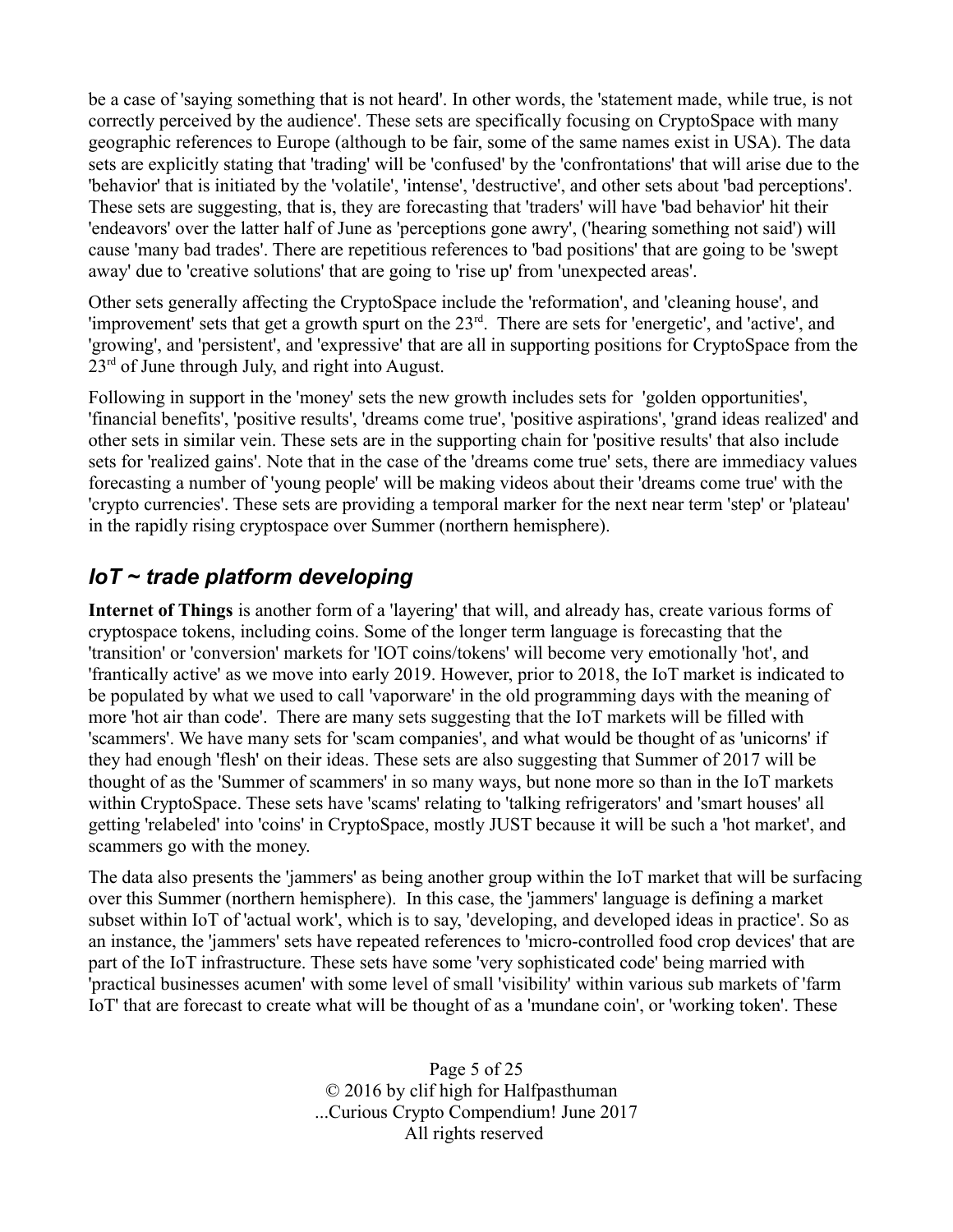are suggested within the longer term data sets to be some of the dominant IoT coins in the next decade. In one instance the data sets are forecasting the visibility of 'IoT contract coins' that will 'trade energy calories' between devices. Many of the 'jammers' references also include cross links to 'Arduino' and other specifically 'hobbyist micro-controllers' as being the online sub culture from which the jammers market population will emerge. Note that this has some effects on the sub cultures which will adopt certain crypto currencies for specific reasons related to early programming experiences.

#### *Bitcoin*

There are a number of data indicators for a repeating of the pattern seen within Bitcoin prices as it moved from the low \$400's through the \$650's. If you were aware of our work at that time, you will note that I had provided an alert that the data forecasts had seemingly 'stepped forward', or 'jumped ahead in modelspace version of time' by almost 6 weeks. This behavior in modelspace is repeating. This instance appears to be about 4 weeks ahead of previous forecasts for specific temporal markers.

To repeat for clarity, previous, longer term projections for Bitcoin, and its price, are manifesting earlier by a number of weeks than initially forecast by the longer term data. This means that price points for trading action will need to be adjusted going forward.

As modelspace is moved forward through June, the bitcoin sets pick up supporting sets that include language such as 'violent action', 'mighty violence', 'thunder', 'nourishing', 'sparkling', 'violent experience', and other sets bringing out the idea of a 'jump start' into 'optimism' and then a 'flattening' of the general activities level until about the  $20<sup>th</sup>$ . There are a few days that have notable exceptions to the general trends and these include the  $8<sup>th</sup>$  going into the  $9<sup>th</sup>$ , and then the  $11<sup>th</sup>$  also shows as higher energy day for trading activities. As part of these sets, the Bitcoin linguistic structure picks up language around the 11<sup>th</sup> for 'movement forward', and justified actions', and 'rewarded actions'. There are other sets that are indicating that '3/three (significant) problems' for Bitcoin will be 'lifting' around this time (more or less into the middle of the month).

The discussion about the 'hard fork' language is showing as also gaining in the general 'intensity' that will be raising emotional positions over June, however, once again, in spite of digital traffic jams, the Bitcoin blockchain is indicated to get 'new life' in late June that will be carrying over through Summer and into Fall. These 'new life' sets are also participating in the rise of the 'intensity' values in the CryptoSpace in general as the 'debt based currencies' are indicated to enter into 'wide spread debasement (quantitative flooding) of the 'financial system'.

The data sets have the 'holding pattern' for Bitcoin coming to an end, at least in the discussion, over the month of June. These sets are showing that the 'lower energy' for Bitcoin that persists over the first  $3$ /three weeks of June will 'burst out' on the  $20<sup>th</sup>$ . These sets are filled with a growing support that begins on the  $6<sup>th</sup>$  and is defined as 'aggressive', and 'energetic', and 'pointed', however, the data has 'fighting (within the) Bitcoin community' through these first 3/three weeks as the 'aggressive energies' that are 'benefiting' the rest of CryptoSpace are 'constrained' within Bitcoin. NOTE this is not to say Bitcoin prices will necessarily fall, but rather there will be language appearing about 'bitcoin lagging behind (in ) percentage gained'.

We need also note that in spite of the 'lagging behind' aspect/attribute sets, the data has all the other cryptospace offerings as being in the 'shadow' of Bitcoin through the first 20/twenty days. Note that

> Page 6 of 25 © 2016 by clif high for Halfpasthuman ...Curious Crypto Compendium! June 2017 All rights reserved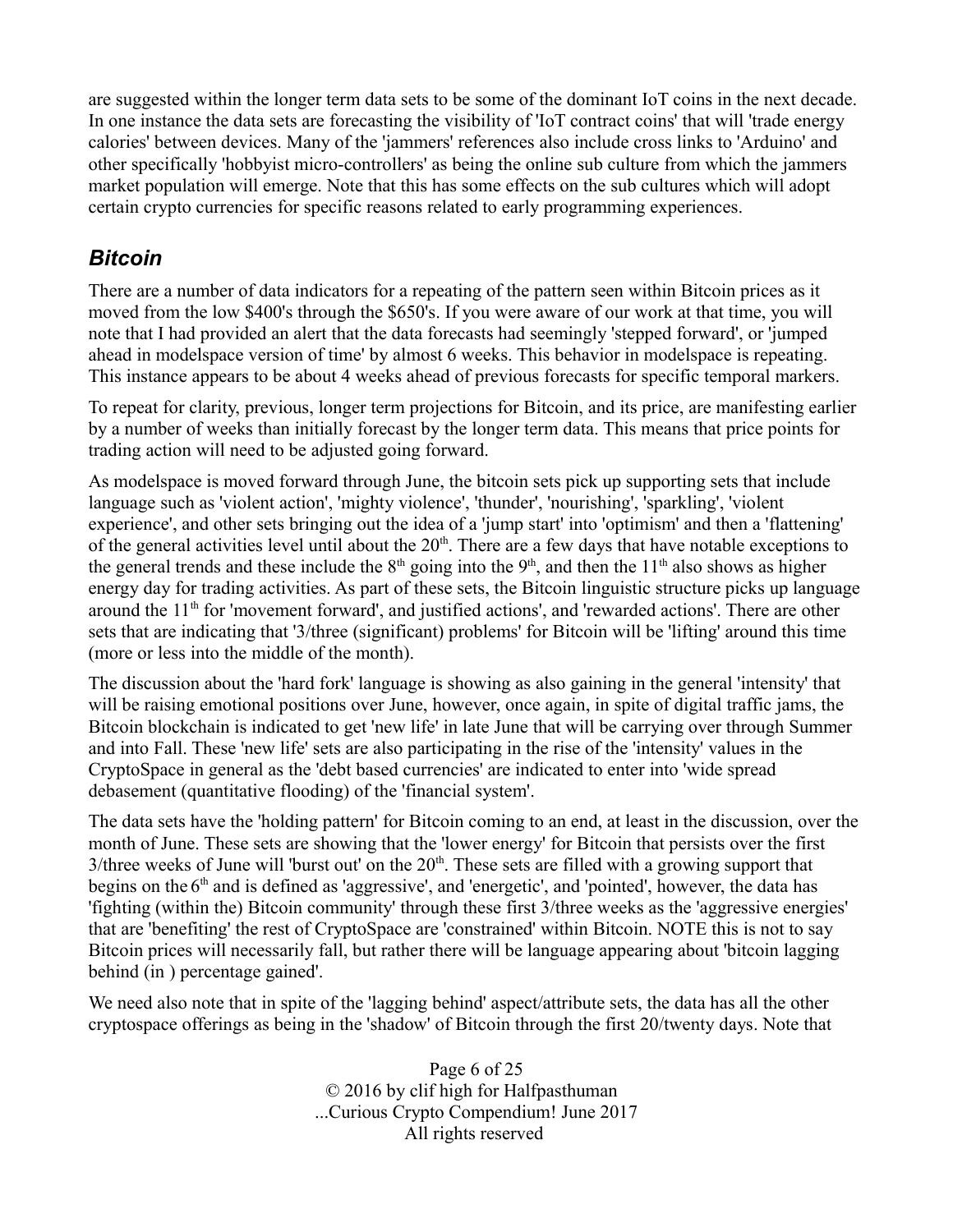other coins will 'spurt ahead', only to 'slow down as bitcoin advances' nearer the end of the month. So in terms of monthly averages, but not necessarily daily gains, Bitcoin dominates.

As modelspace is moved through the middle of June, the forecast language as temporal markers includes 'releasing', 'resolving', 'removing', and other words about 'constraints coming off'. The data would have the 'resolution' that appears being a 'spark' that once again will lead to more language about 'bitcoin taking off', or 'rocketing', or even yet more 'bubble' language. Basically the data has the whole of the Bitcoin gains in June as being a 'great success' when viewed from the perspective of July.

Some other interesting Bitcoin sets include the forecast of the 'elimination' of '3/three frauds' of some form that are affecting Bitcoin and its 'progress'. The idea coming from the data is that the 'frauds' may be 'misunderstandings' rather than actual fraudulent actions. Without regard to what they will manifest as, the data has them behind Bitcoin by the end of the month, with the bitcoin communities being the better for it.

The shorter term sets have Bitcoin, already established by the end of June, as the 'leading edge of hyperinflation'. This status is indicated to continue at least into June of 2018, if not beyond. Yes, there will be other cryptospace offerings, both coins and tokens, that will surpass Bitcoin occasionally, but in general, the long term growth patterns will remain with Bitcoin.

In those longer terms, the 'hyperbolic debt currencies debasement' is indicated to 'catch fire', and 'ignite' in Fall (northern hemisphere) 2017, and to be 'raging hot' by Winter solstice. This is what leads the interpretation that Bitcoin will be close to, or exceeding \$13,800 USD by early February in 2018.

#### *BitConnect*

Specialty coins do show a bit more easily in the data sets as there is usually a specific linguistic hook we can use to extract data on them. BitConnect as a trading coin is one of these due to its focus on 'linux' the operating system. The data sets have the BitConnect as trading coin rising in relative percentage value as it will find that a new niche develops in the 'deep geek' world of 'linux'. This connection is indicated to allow BitConnect to 'port' over to the Internet of Things, and into the 'distributed devices' world of 'miniLinux OS powered smart devices'. There are long term data sets for **BitConnect** 

Note that the claim of 'scam coin' on BitConnect is due to its use, and manipulation by scammers, not any inherent design towards that end, at least as shows up in the data sets. It still shows long term. Not a screaming performer, but does have the legs to survive hyperinflation.

#### *Bytecoin*

Bytecoin, as with the other 'privacy coins' in general, is indicated to 'gain favor' at a relative percentage value of the inflows into cryptospace. Additionally, Bytecoin is indicated to be both 'long lasting', and 'special purpose'. This last set has details suggesting that as we move further into the 'hyperbolic debasement of debt currencies' there will be a new 'special case use' for Bytecoin that is forecast to 'add value' to the 'bytecoin ecosphere'. Please note we have some instances of the 'ecosphere' word being repetitious within the supporting sets, so the 'bytecoin special purpose use' is being interpreted as a likely global application. These sets are specifically referencing the 'privacy tech' involved in

> Page 7 of 25 © 2016 by clif high for Halfpasthuman ...Curious Crypto Compendium! June 2017 All rights reserved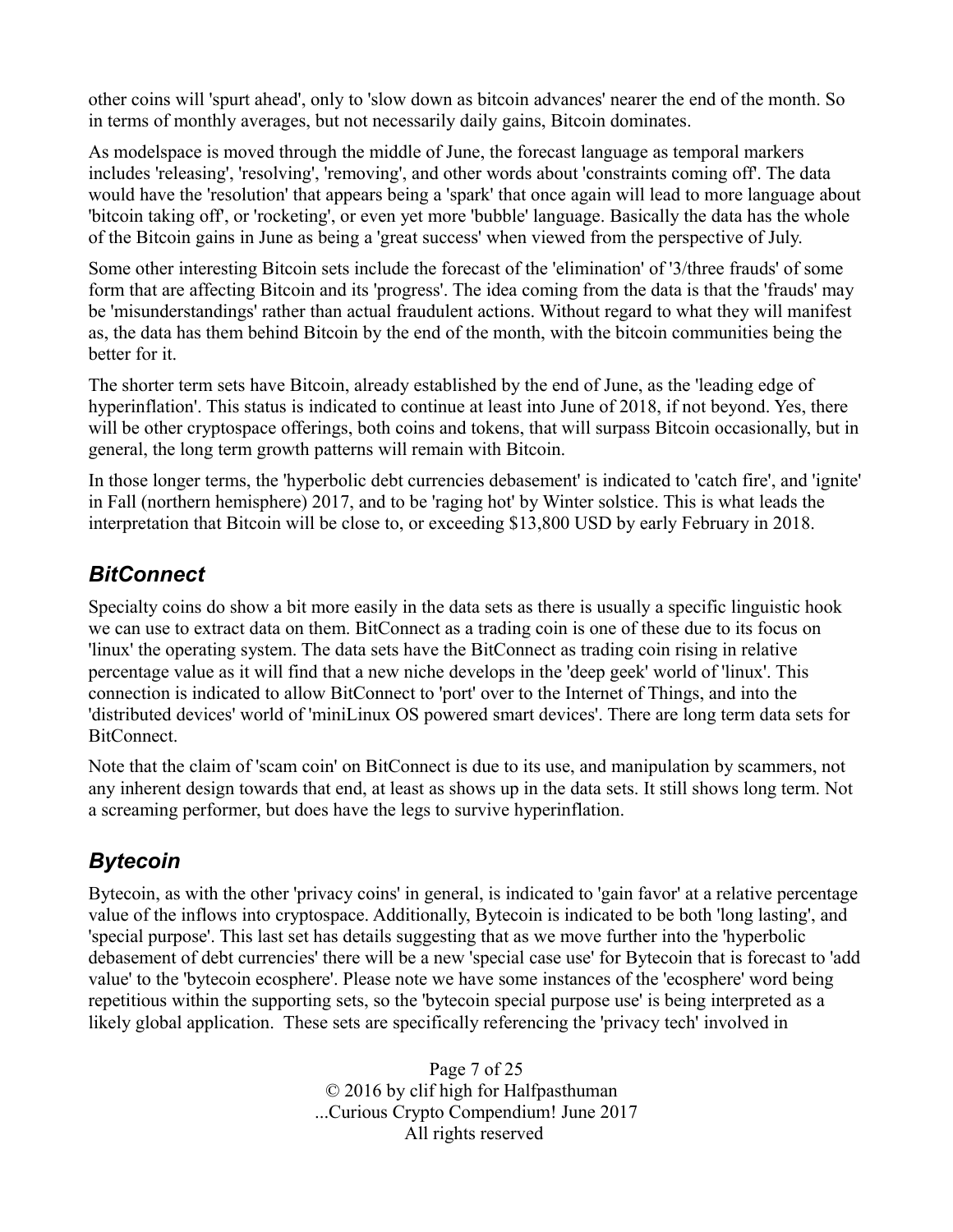Bytecoin, so a resurrection of the technology may be an alternative interpretation.

## *Dash*

Dash coin still gains new supporting sets for a 'race' with ETH for 'dollar gains' as we move modelspace through June and into July. The Dash coin sets are indicating that it will 'live up to (its) name' as it 'nearly paces' the forecast rise in ETH.

Again, as with other coins in hyperbolic financial ruin period, Dash is showing as doing well, in the run up of 'capitalization movements', however there are also indications of a few 'bumps' that are forecast as creating 'stumbles', though not what may considered to be a 'bad fall'. The linguistics have temporal markers of 'political resignations' (many announced in a single day most likely USA or UK), as being a warning for a 'profit taking run' against Dash. The level of temporal conjunction appears to be about 4/four days. Stated another way, when one reads of multiple, high level, political resignations in a single day, that day shows up in our modelspace as being the beginning of an approximate 4/four day period in which the data forecasts 'sales' of Dash by parties 'attempting to bulk up' in their 'profit taking'. Note that there is no causal correlation to the political resignations, it is just the easiest language to 'hook' this event within modelspace. Data would seem to suggest this is a September, or later event, but our temporal granularity is not predictably reliable with such small data sets, so we may see this earlier or later by some margin.

## *DecRED*

Decred is showing in the data sets as riding the hyperinflationary through June, albeit in a sluggish, and hesitant pattern. The data has Decred being priced higher in US dollars, though more or less, stable to lower in BTC. Data has a scary period for Decred speculators in late July (last week perhaps), or early August.

## *Dogecoin*

Near and dear to everyone's crypto-heart, the Dogecoin data sets forecast it is a continuing companion on our cryptospace exploration of hyperinflation. The Dogecoin sets are forecast that it will have a slightly higher than expected percentage gain from the capital inflows, but also, larger than feared drops in relative price. The data has the price swings within Dogecoin being due to 'big players' who will 'drop in', then 'exit for profits', with the expected downturn from 'sloppy selling'.

## *EarthCoin*

Traded as EAC, the 'EarthCoin' is picked up within our data sets due to the linguistic associations with its name. This coin is a traded 'cause coin'. As both the 'cause' and the 'coin', the EarthCoin is showing a successful passage through the hyperinflation period, though there are very few longer term sets, and nothing that can be provided as a pricing target. There are sets indicating it will rise, but neither as fast, nor as far as the other alt coins.

> Page 8 of 25 © 2016 by clif high for Halfpasthuman ...Curious Crypto Compendium! June 2017 All rights reserved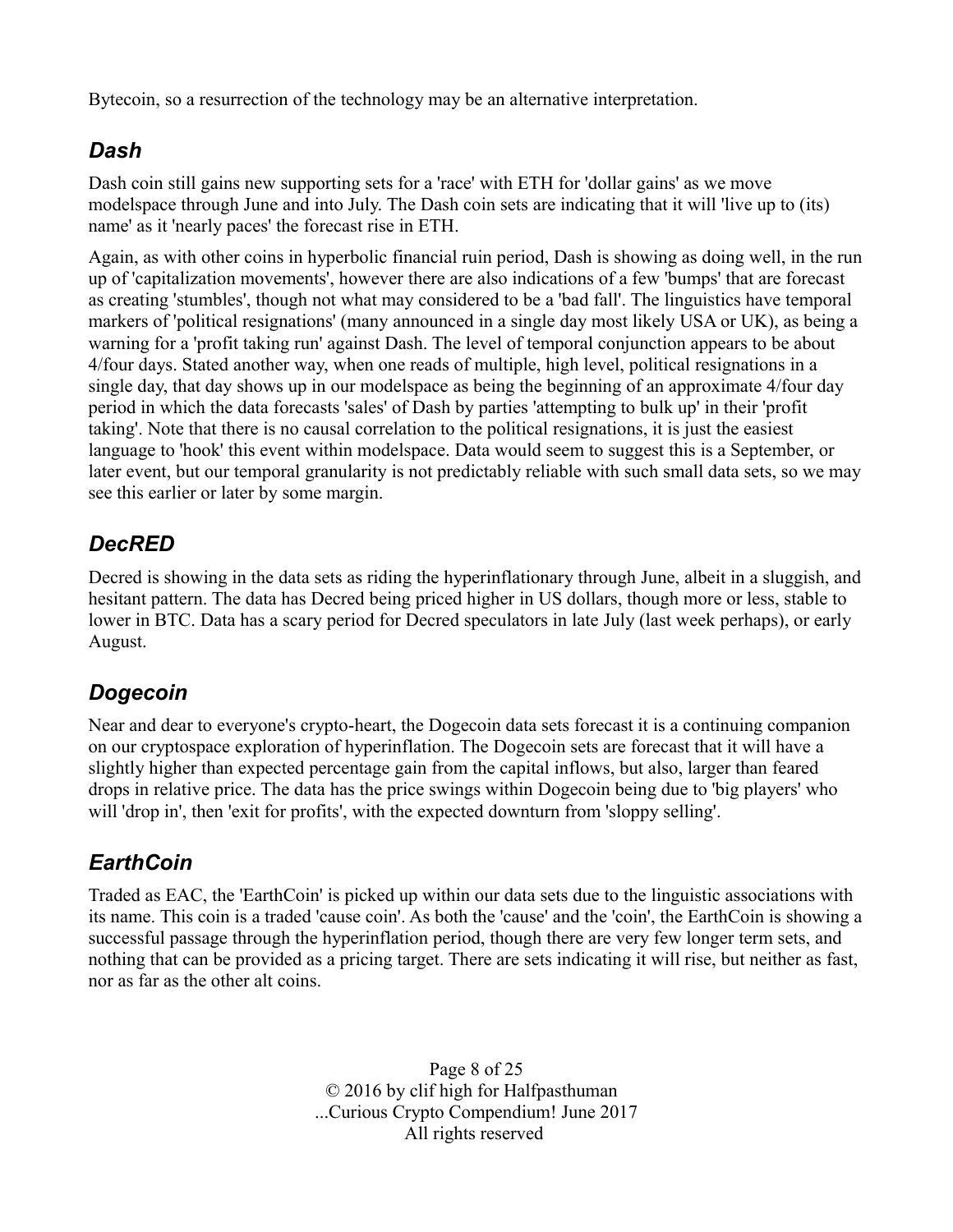## *ETH Ethereum*

Ethereum has new sets accruing as modelspace is moved through June and into July, so to be clear, during the latter half of June, and the first half of July, that have 'action', and 'excitement', as dominating aspect sets in the primary and secondary supporting positions. These sets have several supporting sets in their turn that are suggesting much ETH discussion in Spanish, and Portuguese, and Italian languages. These sets are suggesting that a 'flush' or 'rising pulse' for ETH in 'south America' will be showing up in 'new applications' for the Ethereum platform. The idea coming from the data is that the ETH token will have new 'price support' as 'use studies spread south'. These and other sets are suggesting that 'discussion', and 'successful experiments' are going to 'propel' the ETH awareness much higher over June.

There are additional supporting sets that are suggesting that 'price pops' or 'jumps' that will occur in early June are mere 'reflections' of the 'developing debt currencies crisis', and will not actually represent the 'value discovery' that is forecast to occur later in the the month and through the first half of July. The data sets are presenting a picture of a rising emotional tone for the general debt (paper) markets of a 'ballooning (out of control)' that has become 'palpable', and 'constantly present (in traders guts)'. It is against this 'feeling of (near present) danger' in the mainstream markets that the CryptoSpace is described as 'blossoming'. The 'blossoming' is a directly held value set within the ETH linguistic structure.

There are new aspect/attribute sets for ETH that have the crypto tokens reaching '3 digits' in price, as a 'held base' or 'floor' before the end of July. This new 'floor' is indicated to hold at least through to September, though the 'action' above the floor is indicated to be 'wildly volatile'. This needs to be emphasized as the data has the 'volatile trading' being so 'wild' as to 'cause physical reactions' such as 'fainting' and 'vomiting', and 'involuntary shakes'.

From about the  $5<sup>th</sup>$  or so, the data sets have ETH as a representation of the 'organization' is indicated to get very large 'boosts' over the rest of June. The  $5<sup>th</sup>$  shows as just the beginning of the period, with the expectation that it will continue to grow. As modelspace is moved forward through the month, the support levels for ETH are indicated to grow both in the 'communities' and the 'organization'. The result is indicated to be a more steady growth than is seen at the first part of the month with the 'debt based currencies crisis' causing 'pops' as 'capital flees central banks' for 'anything'.

The 'WOW factor' for Ethereum as ETH is indicated to grow as the prices in US dollars scale toward \$534. This is indicated to bring out a 'flush' or 'rush' into ETH that is going to cause 'headaches' and 'bellyaches' for many 'IT' and 'tech support' groups. The data sets have language about 'corporations' that will become 'aware' that their 'employees' are 'ETH trading' on 'company machines'. Hilarity will NOT ensue. The data has this 'trend' or 'phenomenon' causing all kinds of 'legal issues' as 'employers sue employees' for a 'piece of the action'.

Other odd sets have an 'antarctica' connection to ETH that is showing up for Fall (northern hemisphere) as a temporal marker for very significant changes in the western global financial system that are forecast as 'being in sync' with 'new developing uses' of Ethereum as a platform.

Within the forecasts for the 'new uses' for ETH both in the southern hemisphere (anti-corruption? Land registration?), and globally, the data sets present what may be one of our first solid, longer term,

> Page 9 of 25 © 2016 by clif high for Halfpasthuman ...Curious Crypto Compendium! June 2017 All rights reserved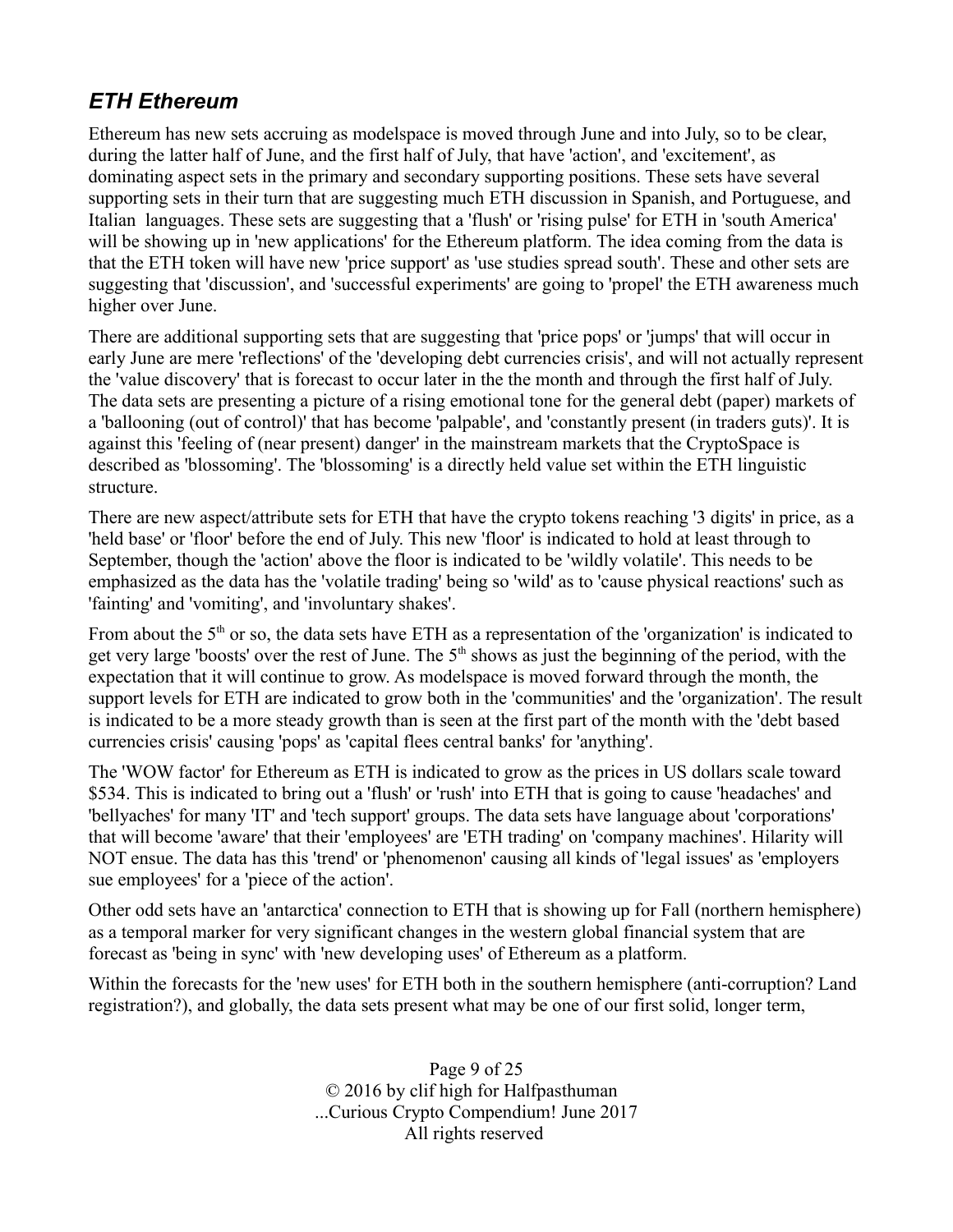numeric price targets.

#### BUT DO NOT GET TOO EXCITED UNTIL YOU READ THE WHOLE PARAGRAPH!

The number presented is in Brazilian Real's, AND to muddy things even further, the number is projected in modelspace way out, as in March of 2018. AND we note that there are hints of huge 'inflationary jumps' in the Brazilian real between now and then, plus swings in the USD conversion rate between the two. So don't get too excited....it is NOT based on today's Real to USD rate....NOT, get that, NOT...and the number is 14,424 reals to the ETH.

So, at today' rate of exchange that is some huge number, but there are linguistic structures within modelspace that are saying it will be about 12% of Bitcoin's USD price at that time. So, taking a guesstimate, that would place an ETH at \$1354 or so.

There are indications of many major price drops for ETH as various events unfold, however these sets are mostly showing for much later in Fall, and have cross links indicating that other crypto currencies will also be impacted by the 'shifting market capitalization waves'. The data has the price drops being linked to 'excessive' or 'rapid profit taking' and not underlying value. These sets have the price shifts being quite violent, to the point of shocking, but also extremely brief. A small number of these sets are connected to 'aggressive trading bots', and 'aggressive trading strategies' as though there will be 'concerted efforts' to alter market moves for quick profits. These latter sets are not limited to ETH, but due to its emotional popularity later in Fall, the emotional data for the turmoil shows clearest here.

#### *Ethereum Classic*

The fracturing of the cryptospace at the level of the linguistics for individual coins (meaning ethereum classic versus ETH) produces difficulties not found in the ALTA reports, nor other non-fractured coins in this bare naked Wealth series. That said, the Classic version of Ethereum shows advances in dollar price over the next month as the general 'hyperbolic digital debt based currencies creation' really kicks in to production. Ethereum Classic is still indicated to lag behind the ETH growth both as a rate of percentage, and in volume, but it will be very persistently steady when other alt coins are more volatile.

There are several sets indicating that 'profit taking' will cause more of a 'reaction' in pricing within the Classic Ether than in other coins. This may be due to volumes of coins being sold during the profit taking episodes when coupled with its market capitalization.

#### *Gnosis*

Traded as GNO, the Gnosis coin is actually a token used within an application on top of the Ethereum network. Using the Ethereum network, the Gnosis application is seen within the data sets as a prediction market with money involved, but not within the same emotional categories as either 'betting', or 'casino'.

The data sets are presenting linguistic structures with disparate themes. The data sets for Gnosis as a token have it being both 'overlooked' and 'less understood', though this should not be taken as a reason to avoid speculation as the data sets have at least two separate in time episodes of 'faddish' behavior in 'buying gnosis' showing up as modelspace is progressed through the next 12 or so months.

> Page 10 of 25 © 2016 by clif high for Halfpasthuman ...Curious Crypto Compendium! June 2017 All rights reserved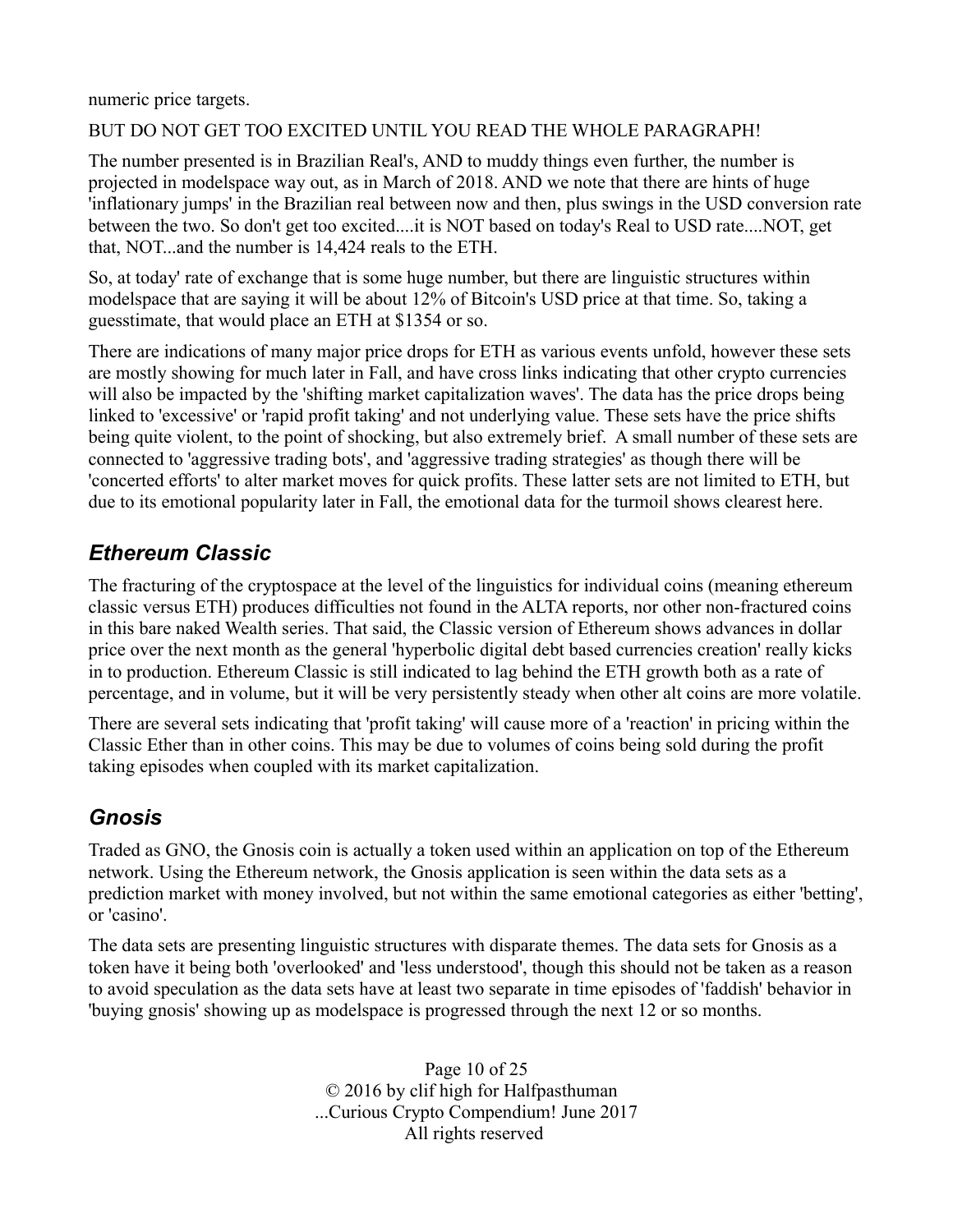## *InfiniteCoin*

This pure coin offering is mined. It is also showing in the data sets due to the linguistics of its name. Further data sets do have it emerging as a strong niche coin among the mined coins later in 2017. The strength of the language emotional qualifiers is partially due to the linguistics involved with the word 'infinite', so that caveat being expressed, nonetheless it does appear that InfiniteCoin has long legs, first as the hyperinflationary tide lifts all crypto boats, and then as an 'entry level mined coin' when Bitcoin is indicated to be 'priced out of mass purchase' at 'whole coin' levels. Perhaps worthy of investigation by the sophisticated speculator looking for long term growth.

There are some small linguistic indicators for a 'gaming mine' that will 'mine InfiniteCoin'. These linguistic clues point to some conjunction with previously forecast 'game to coin' pathways.

## *LiteCoin*

The data sets have conflicting memes affecting the LiteCoin trading action over the next few months. These themes are forecast to play out as 'test bed (for Bitcoin)', and 'fading', or also defined as 'without luster'. The former is indicated to bring pops in the price as the general CryptoSpace environment is also rising, and the latter is the general trend of slight rises, or mostly subdued in spite of the 'exuberance' in other crypto currencies.

The 'flat' aspect of Litecoin emotional appeal aside, the price per coin is indicated to climb over Summer, and, later in Fall (northern hemisphere), reach a point described as 'ignition'. Please note that this is within a context in our data of 'hyperbolic debt based currencies creation', also known as 'hyper inflation'. These sets have support, in Fall, for Litecoin rising dramatically as 'bursts' of 'debt currencies creation' hits the 'financial system'.

Litecoin is still showing as receiving a burst of favorable attention in late June that will support prices through the next leg up in the capitalization inflows into cryptospace. These sets have Litecoin being one of those coins which is indicated to be 'regular like clockwork', as well as 'persistently challenging' the 'double digit daily percentage gains'. No numbers present themselves in our data for Litecoin.

Many new shorter term sets, as well as longer term sets have positive ratio on emotional tone values with a few of the prime attributes hovering in the same range as ETH.

## *Komodo*

Traded as KMD coin, the Komodo coin shows in the data due to associated linguistics to its name. Recent ICO action has led to the burst of data within modelspace at this time. There are indications in the data of a rapid growth phase for the Komodo in Summer (northern hemisphere), but with a precipitous crash in Fall as the worst of the hyperinflation volatility sweeps through the various 'capital markets'. The crash language for Komodo does not show from a lack of value placement, but rather from the 'emotional turmoil' in markets as the global dollar currency crisis comes to yet another inflection point. There are sets within Komodo as a coin that have links to the IoT sets, cross links over to 'trading platforms', and the 'linux OS' that show up as having longer legs than may be expected.

A thin data layer on Komodo would suggest that the crash levels will NOT reach down lower than

Page 11 of 25 © 2016 by clif high for Halfpasthuman ...Curious Crypto Compendium! June 2017 All rights reserved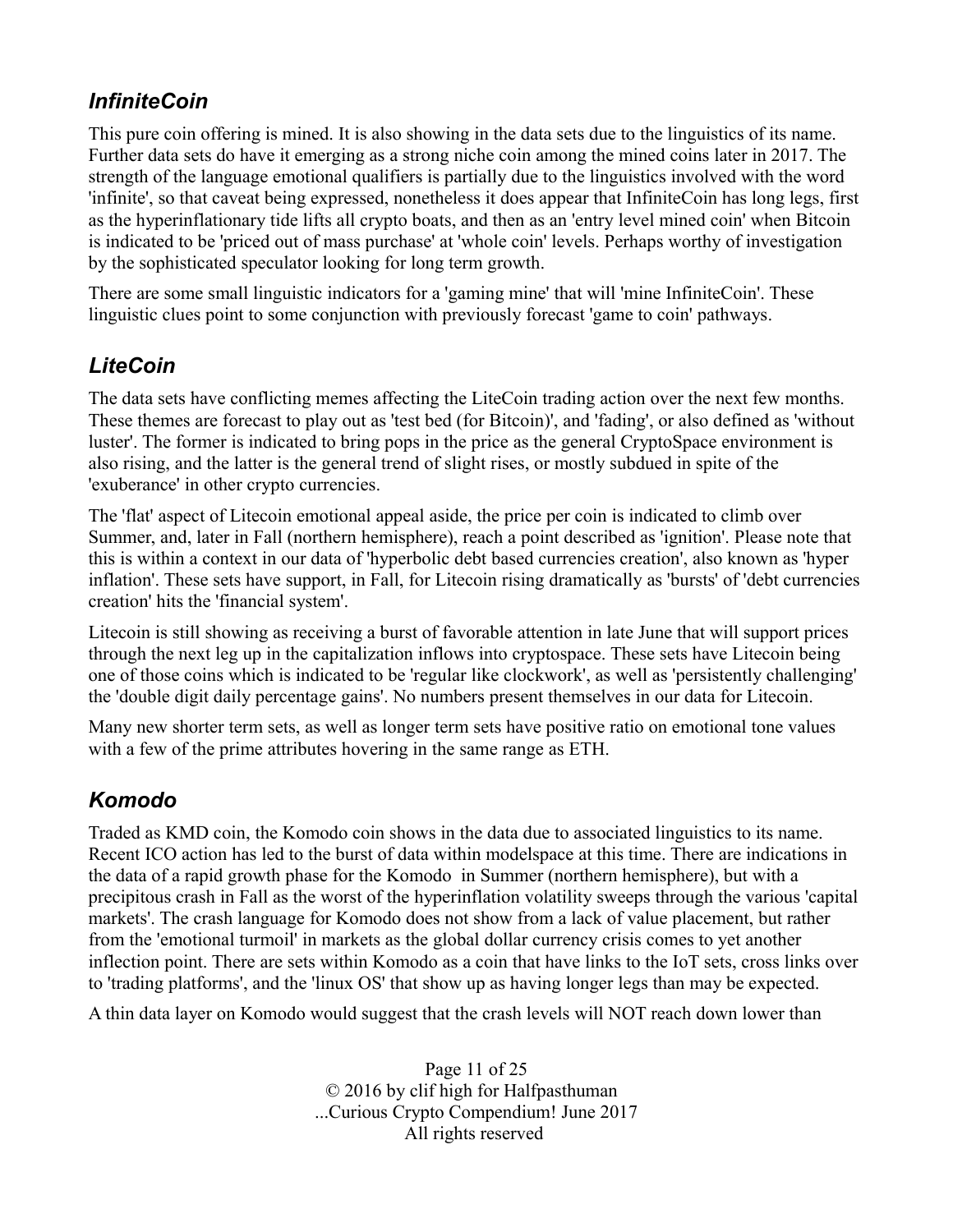pricing a few weeks earlier. No numbers within our data for this period.

### *Monero*

The data for the 'monero coin' continues to come in as 'growing' due to its 'privacy component'. The grow rates are indicated to be 'steady', and 'stable' over time such that 'Monero' is described in the data sets as a 'reflection' of the 'larger aggregated (primary mined) cryptospace'. In other words, just to muddy the thinking, the data sets would have us see Monero as a form of 'proxy' for the 'cryptospace markets' as a whole, in so far as, the 'steady, stable percentage of growth' relative to the capitalization in flows in general. So, to state that more precisely, the data has the percentage of Monero growth in USD over time to be a 'relative bench mark'. Thus the other language around Monero as the 'steady grower', the 'dividend payer', the 'perpetual earner', in our data rendition of 'traderspeak'.

The linguistics for Monero would have an interpretation be that if you took the top twenty crypto currencies, and averaged them for your time period, you would find Monero at, or near that number. A good, steady crypto vehicle would be an accurate description from our data sets.

## *Zcoin*

Coming in as a 'privacy coin', the Zcoin sets have it as a steady, growing trading vehicle, rather than a 'rush and flush' coin reacting merely to hyperinflation. The Zcoin aspect on privacy, or something close it at a linguistic level is indicted to become an 'industry approach' to 'abstracting privacy'. A likely better longer term hold, than shorter term vehicle.

## *ZCash*

The Zcash coin is indicated to be one of the more volatile of the cryptospace offerings. Not due to inherent flaws within the architecture (now that recent patches have been made against 'aggressive' transactions), but rather due to various 'trading groups' and 'trading cohorts' who will 'over time' and 'sporadically' come to 'discover' the coin. Thus the data forecasts big rises, significant sell offs occasionally, and then quick recovery. From a trading perspective, 2017, and likely 2018 will be good years to get into and out of Zcash coin periodically as the forecast is that it will 'outpace' the percentage growth for Bitcoin (our metric) in 'spurts'.

There are a number of sets for Zcash prices in USD rising fast enough to have its 'relative position' within market capitalization scales change over the course of this Summer. Much of this language is also tied to the hyperinflation sets.

# **\*\*Non mined coins**

What follows is a discussion on the non mined alt coins. These coins are created, or pre-mined, tokens, or other structured trading vehicles, and thus are exactly the same in potential abuse as the paper, debt based, sovereign currencies. Repeated for clarity, these crypto coins are created, or owned by a single issuer, and as such are as reliable as that issuer, and no further. This is not to say that these offerings are all bad, and many, even the bad ones, will still be effective vehicles for speculation.

> Page 12 of 25 © 2016 by clif high for Halfpasthuman ...Curious Crypto Compendium! June 2017 All rights reserved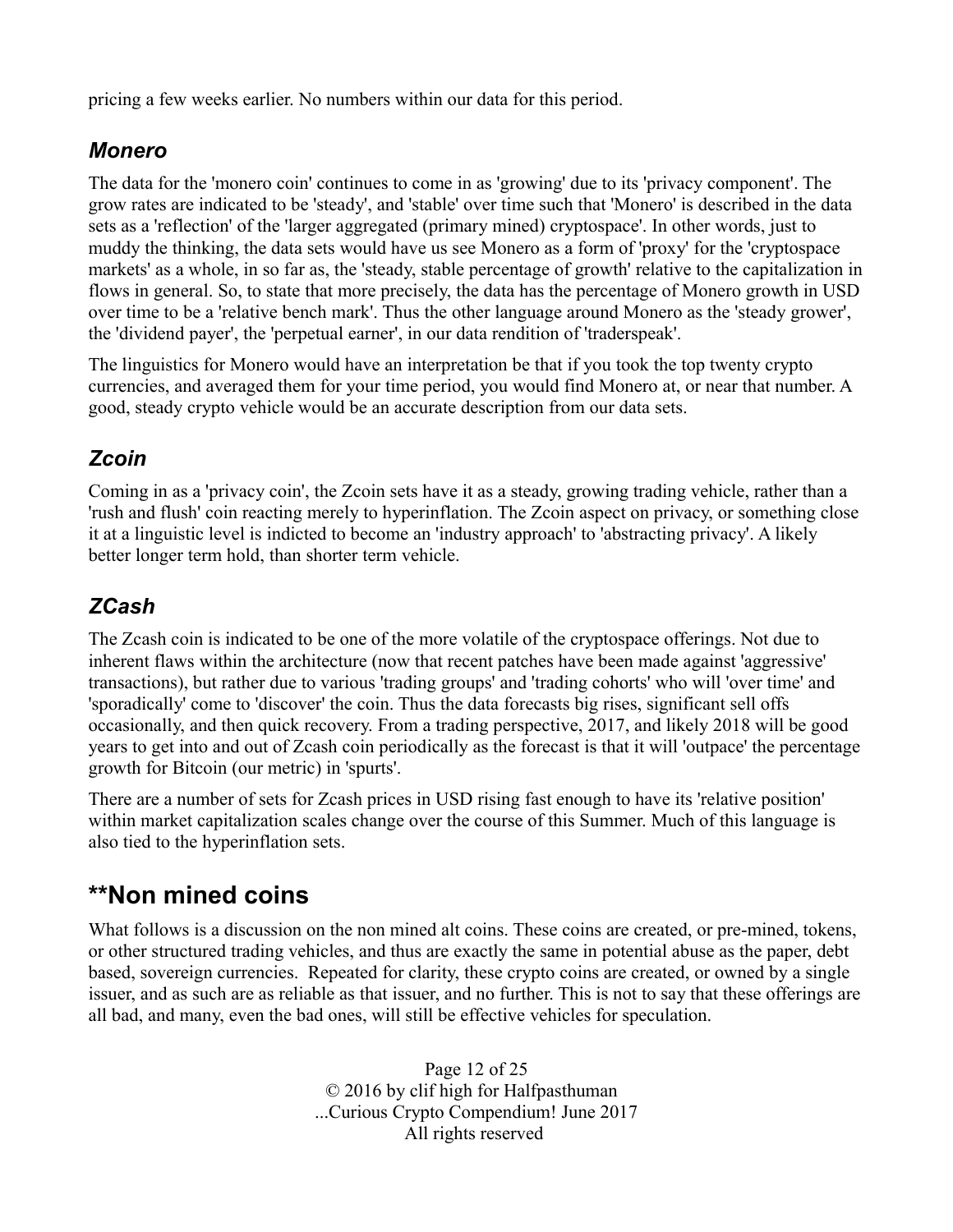## *GameCredits*

Neither a coin, nor a token, GameCredits is best described as a 'business model'. The business model is offering solutions to their perception of a problem of payments within the gaming world. This business model is being expressed as a 'trading token', or 'coin' rather than shares, or stock.

There is a great deal in our data sets about the convergence of the 'gaming world', and the 'crypto currencies world' beginning in 2017. It is necessary to note that GameCredits is NOT linguistically related to that previous forecast. There are no sets in the data for GameCredits.

#### *Golem*

The Golem 'coin' is a network access token and is not mined. Traded as GNT, the data sets have it being perhaps far too close to its namesake, the 'golem', and thus not able to really achieve differentiation. The data sets have forecasts for far less relative performance from GNT in our shorter term sets, and almost no longer term sets showing. Inference from the spare data, and incomplete sets, within modelspace for GNT, that growth will be sparse, episodic, and small.

## *PepeCash*

Perhaps the oddest of any alt coin, the non mined, 'image repository?-kind-of-thing-with-a-scarcityhook', that is PepeCash continues to show favorably in the data sets. The whole 'non rational' rationale for PepeCash are 'rare pepe images'.

No rational reason for this, no explanations offered. Pure speculation. Does do well in hyperinflation, in spite of every reason to merely 'croak'. LOL...no seriously I could not help myself, but the data does show PepeCoin with 'nice', and 'happy' emotional qualifiers for a number of months.

## *Ripple*

Ripple, as a crypto currency, has new data sets showing that a 'big fall', or 'big exit', or 'big crash' is going to 'commence' in June or July. The 'commence' word is explicitly chosen as we have the many 'prominent speakers' at 'commencement ceremonies' being a proximate temporal marker for the 'beginning leg down' for Ripple as XRP. So note that there are not specific days forecast here, but rather the proximate of the XRP down leg to the 'commencement season'.

The data sets have sets that are forecasting a down leg that will, over time....let me repeat...over time, take XRP back to the stage of 'questionable' in the meaning of 'does the market care for it?'.

The data sets have the XRP prices being framed in 'jittery language' as was previously forecast now moving into 'worried' language as the general events of Summer at a financial level put additional pressures on CryptoSpace, and Ripple specifically, due to the 'bank connections'.

The data would seem to be suggesting that XRP will encounter its largest, prolonged period of difficulties as the word 'hyperinflation' begins to become more 'mainstream' in its manifestation. Other

> Page 13 of 25 © 2016 by clif high for Halfpasthuman ...Curious Crypto Compendium! June 2017 All rights reserved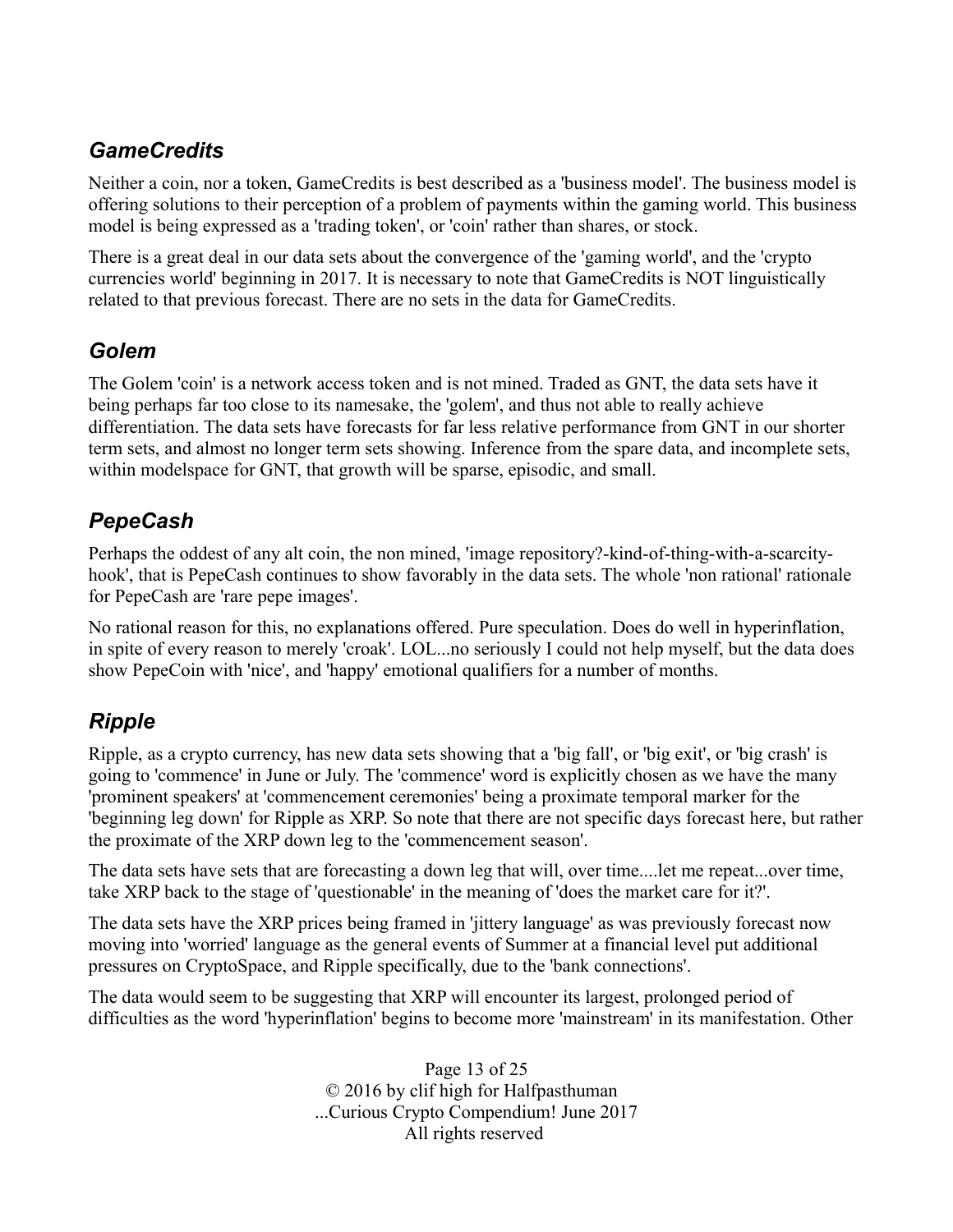linguistic temporal markers for yet more unfavorable words for XRP include the forecast problems within the 'regional banking sector' across the USA. As these 'regional banks' become the subject of 'rumored problems' at a national level, the data is forecasting additional pressures on XRP.

Other linguistic temporal markers include 'contention' within the 'ripple organization'. The data would have the 'rumors of contention' being more important to traders in XRP than any substance that is forecast to appear later in response to 'community concerns being expressed openly'.

As modelspace is progressed through June and into July there are sets indicating very large levels of emotional turmoil associated with the XRP coin, and the 'Ripple enterprise'. These sets are suggesting that some people will be using language such as "I got out before the problems."

To be clear the 'problems' sets are filling around the words of and for 'contention'. So when internal Ripple personality dynamics begin to be intrusive and there is obvious 'conflict', that is what the data is referencing.

There are a number of sets for people also claiming to be 'Ripple wealthy'. These sets have a dual context that should not be ignored. In the first appearing, shortest lasting context, 'ripple wealthy' means just that, 'having a profitable ripple ownership experience'. In the second appearing, much longer lasting context, the term 'ripple wealthy' will come to mean something similar to 'zimbabwe millionaire' implying 'lots of irredeemable asset'.

#### *Siacoin*

Siacoin shows a very little in the data sets with a tendency toward 'episodic growth' more as an 'experimental trading token' than due to the underlying assets being provided. At this stage no numeric targets show up, but there is some small language for volatile trading activities at a minor scale.

#### *Stellar Lumens*

A 'version two' of the Ripple concept as far as the data sets are concerned. Not much to say about this cryptospace offering as it has very few long term data sets associated with it, the inference being it will not survive the hyperinflationary period we are now entering. There are suggestions it will advance somewhat relative to its old price, but not against other cryptos as a relative percentage. Other sets have the Stellar coin running into 'technical walls' that will be thinning participation levels and putting strains on the system. These are indicated to appear as a bout of 'profit taking' will lead to 'excessive dumping', or rather, 'competitive dumping' of the coin.

#### *Steem*

Steem is a multiple layer 'coin' that is defined as a 'coin' within a 'social media'. The platform is as any other social media, lacking censorship, however the 'coin' component is less than robust. The Steem coin has limitations due to the required 'popularity' component to advancing within the 'Steem system'. The 'popularity' aspect, and multiple 'tiers' within the system in order to 'cash out' Steem coins place the 'Steem coin' more in the social, or brand token market, rather than mined coins backed by blockchain processing. The Steem coin is indicated to be very cyclic, that is to say, it will 'react' to 'waves' of

> Page 14 of 25 © 2016 by clif high for Halfpasthuman ...Curious Crypto Compendium! June 2017 All rights reserved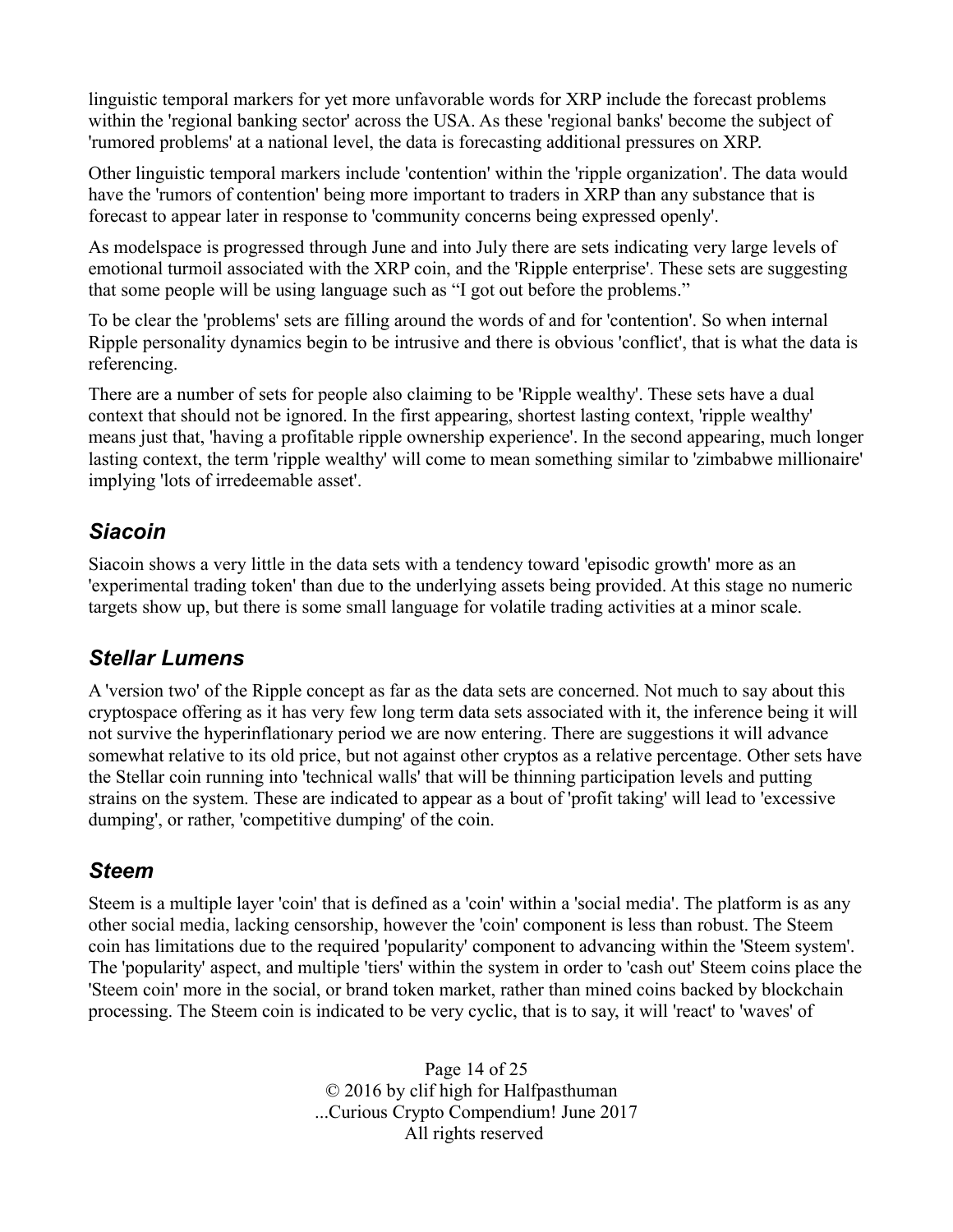'discovery' by various groups, large and small. As these new groups try the Steem platform, they will boost the perceived value of the Steem coin, albeit, very briefly. There are no supporting numbers for Steem as a coin within the data, nor are there many references in the longer term sets for Steem as a crypto currency as 'we know it today'. The platform of Steem does have longer term values associated with it, however, as noted above, there are apparently a few growth pains to be encountered.

#### *Veritaseum*

Veritaseum, though not a mined coin, has cross links over to many of the mined alt coins. These links are through sets showing 'trading robots' or 'smart contracts' as the source for the 'action' in Veritaseum. These sets have the 'Veritaseum' tool being used for 'trading activities' at an automated level, or 'bot to bot'. These sets have Veritaseum described as a 'rented token'. The immediacy sets show a rapid ascent for the value in pace (more or less, slightly behind, small distance back) with its backbone, ETH. This seems to last until mid August, and the introduction of higher volatility in ETH begins to have impacts on other layers. No numbers present themselves, and no temporal markers of note other than ETH volatility.

#### *MetalsSpace*

In this recent processing, we find lots of 'nuggets', and other references for 'gold' at oblique, as well as direct levels. The secondary language including 'shiny', 'glittering', 'appealing', 'nuggets', 'flake', 'melt', and other sets are specifically filled with 'gold' references. These and bespoke references to 'golden days', and 'gold shines' are but a few of the appearances of 'gold' within the greater, and more diverse, sets for both money, and 'financial activities'. Please note that the last time such 'golden words' appeared in this wide a pattern was in 2011. Also note that this pattern had been a repeating one with instances in 2003, 2006, and 2008.

Yet more language showing up for a 'reversal' of 'gold' to 'silver' in terms of the 'ratio' of the metals at the level of their 'monetary value'. This new language for 'silver reverses ratio with gold' is appearing as we push modelspace into September and beyond. The implication is that the emotional 'intensity' language of the period from June through to September is reflective of very significant changes within the DebtsSpace that is driving 'capital' into CryptoSpace and MetalsSpace.

There are a number of new sets, 20+ and still growing, that include language about 'justice' and 'gold'. The justice sets are filled with diverse language that ranges from 'lawsuits', to 'revenge (of the) victims'. This last set has completely filled with immediacy language, or near term shorter term values with a focus on this Summer, BUT some of the sets start off a few days before the Summer solstice with a pop. This is unusual as the normal pattern has a first appearance, then gradually building more akin to 'bell curves'.

The data sets have a 'golden opportunity' that is showing as 'developing' or 'building' over June. The idea from the data flow is that the 'developing motion' will be 'slow enough' to 'catch attention' before it 'pops' into 'visibility'. These sets are associated with 'risks realized', and 'risks' that will be 'manifesting'.

Within the MetalsSpace, the new data has two, separated in both time, and distance, 'earth problems' that are showing up as being 'standstills' or 'hold on activities' that will be affecting 'gold mining'. These

> Page 15 of 25 © 2016 by clif high for Halfpasthuman ...Curious Crypto Compendium! June 2017 All rights reserved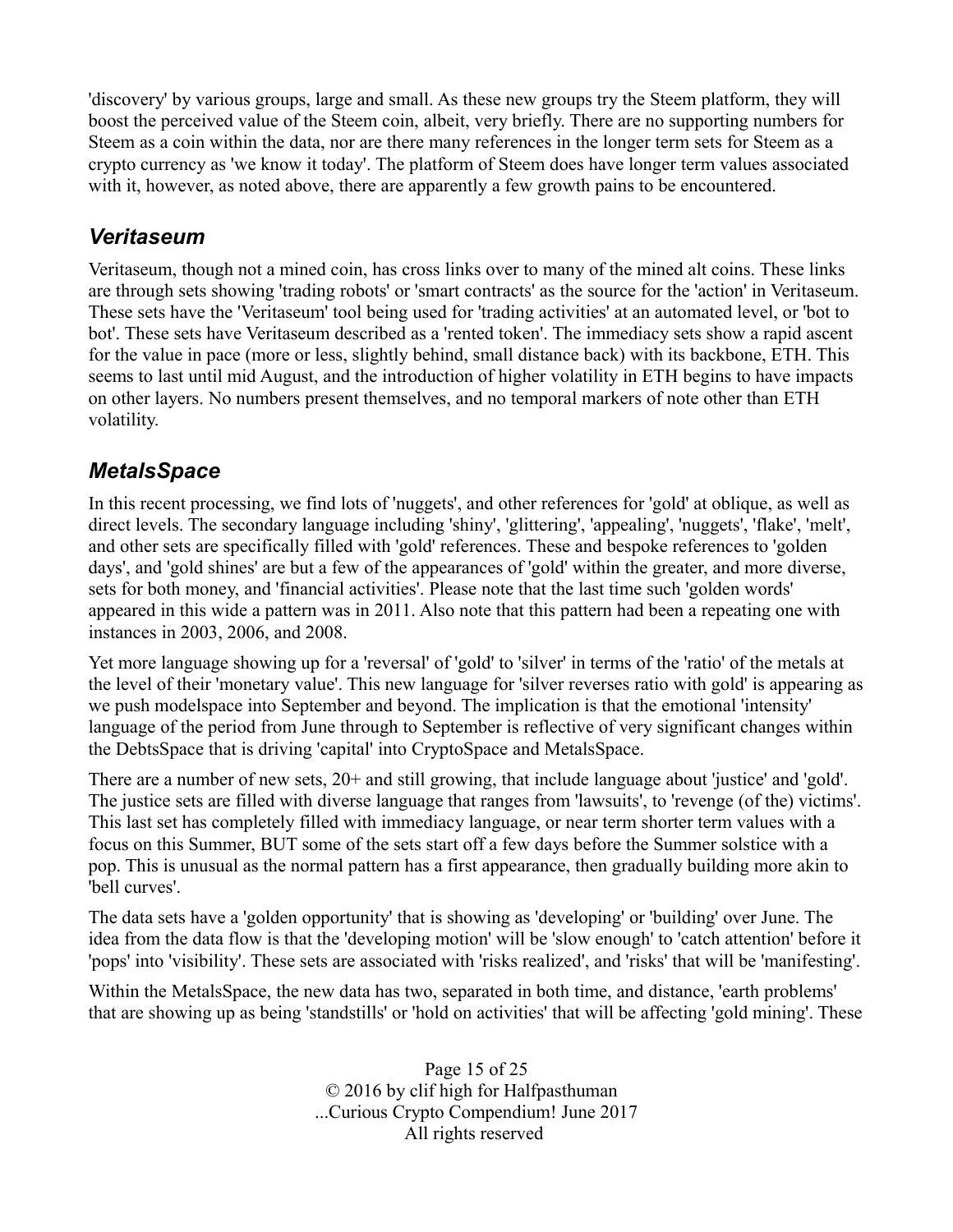sets may be referring a 'sovereign' issue that 'forbids access' which in turn causes 'cessation of recovery' for 'mining'.

There are several sets for 'sovereigns' that are showing up in disparate parts of MetalsSpace. Not all are bad for precious metals, and/or mining. In some instances, we find that 'strange ideas' are forecast to be appearing such as the 'proffered notion (for) real silver and gold coins' in Australia. Other sets have 'Greek populace' language appearing for a 'work around' the EU 'austerity' by way of 'historical coinage in silver'. This is indicated to be deemed 'illegal' by the 'authorities', but pursued nonetheless.

In many of the 'sovereigns' sets, there are growing areas for 'precious metals' as 'money' and 'new (circulating) silver and gold coins'. Many of these sets are becoming dominated by shorter term or immediacy data suggesting we will likely read or hear this 'precious metals as money' language over these next three months. Many of these sets, something over 20%, have language for 'newly created mints', and 'first (sovereign) minting this century', as well as other language that seems to tie the 'new coins' sets to 'historical use of silver as money'.

There are yet more sets appearing for the 'geopolitical crapola' that was forecast to make its 'first appearance' in the weekend between the 3<sup>rd</sup> and 4<sup>th</sup> weeks in May. These 'geopolitical sets' have an initial impact in the last full week of May, then to 'reappear', or 'return' in September. The data sets have the level of the first appearance being only a small fraction of the emotional impact that occurs in September. However much the Fall emotional impact from these May events, the data has the 'daily impact' over this Summer as being far more 'lasting' than the emotional pop in September. Stated another way, the 'emotional grinding', and 'emotional turmoil' over Summer is going to 'desensitize' or 'wear down' the 'emotional capacity' of many of the traders within MetalsSpace, such that by the time the 'emotional pop' appears near the September equinox, the 'impact' of that event will be lessened. So, state another way for clarity....if you are anticipating a certain level of emotional response, and thus 'markets action' in September, you will be disappointed, or on the wrong side of trades. This 'wearing down by excessive daily work' over Summer is describing a condition of 'trauma shock' that itself will be impacting 'market' and 'trade decisions'. Again, as the data is reinforcing the idea of an 'unusual' and 'stressful' precious metals market (pretty much globally) over June, July, August, and into the September equinox, it may be a wise practice to be cognizant of these stresses upon your trading mind in that period.

The forecast 'disruption' language for the last week in May having occurred, as well as the forecast 'bitcoin ascendancy', those proven reliable data sets are forecasting that the 'silver turn', leading to 'gaps' is indeed developing from the last week in May throughout June. Note that there are also sets for 'crashing' of the 'financial shares', as well as 'hyperinflation', and 'options markets seizures and fits'. These last sets are part of the supporting chain of sets for 'failure to settle', and 'inability (to) withdraw funds', and 'caught out (without an exit)', and other sets all going to the idea of 'shuttered brokerages', and 'defaulting companies'. These sets have the 'defaulting companies' appearing from last week in June sporadically through Fall (northern hemisphere).

#### *DebtsSpace*

The DebtsSpace data sets accruing for this June ALTA report have the Federal Reserve as a 'system' of 'criminal behavior' being 'in the center' of a 'brawl'. Or, if other sets are examined, a 'plane crash' of

> Page 16 of 25 © 2016 by clif high for Halfpasthuman ...Curious Crypto Compendium! June 2017 All rights reserved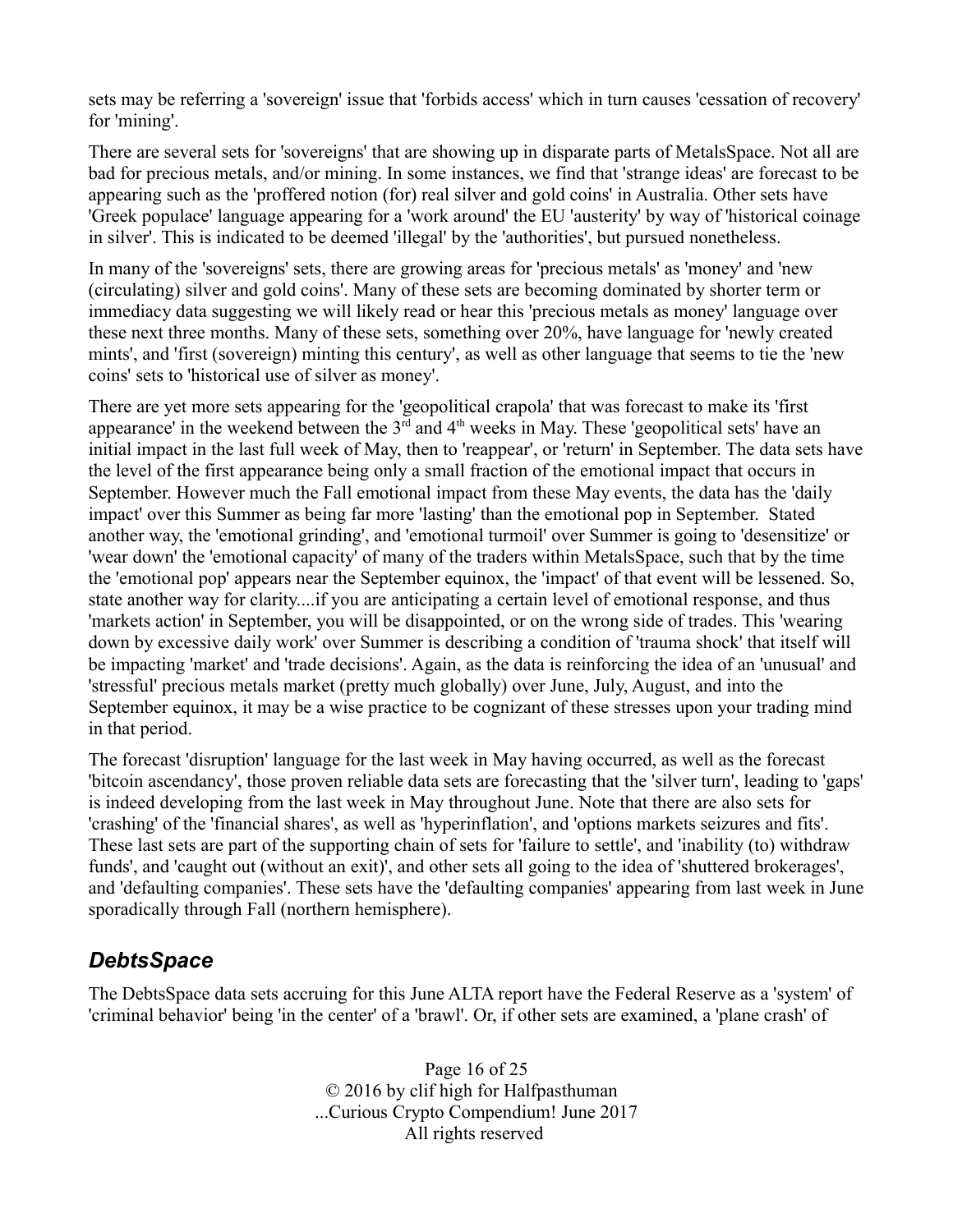'enormous proportions'. The data has the 'Federal Reserve' worried not about a 'Fall (northern hemisphere) financial problem', but rather about some form of 'continuing, ongoing, sustained' problem that the data sets suggest the Federal Reserve System thinks of internally as a 'corrosion'. The data has the idea of 'corrosive exposure continually eroding' and 'eating' and 'etching away' their 'efforts'.

The 'internal corrosion' is further described as being 'unmanageable', and 'growing'. There are higher levels of anxiety in the 'federal reserve' sets around the 'growing' language than the 'unmanageable' component. This suggests that they are in denial about their role, and responsibility, and given that bias, the other main supporting sets for the 'internal corrosion' are extremely worrisome as these sets have 'debt destruction', and 'shrinking (economy)' at the top of their supporting chain.

The data has the 'federal reserve system' being 'hit' in a 'hard' way as the ChinaPop 'debt bubble explosion concussion wave' starts rolling around the world.

The data for DebtsSpace has the 'bonds' as a 'market' being 'penetrated' by 'worries' to the point that 'self-off', and 'draining liquidity' language is beginning to dominate the supporting sets.

ALERT: Note that the data for the 'bonds' as a 'market' are focusing on 'speed', and 'rapid', and 'flash', and other language going to the idea of a 'rapid drop' as the "events" of Summer (northern hemisphere) are indicated to 'combine', and 'mix' such that the 'narrative' for the 'global economy' is 'suddenly shifted'. These sets grow to gain 'bonds on fire', and 'bonds liquidated', and 'bonds screaming', and 'bonds break', and 'bonds corrode', and much other language of a similar nature. Please note that this language has the widest emotional spread ever in our history with this work. The language for the 'bonds markets' is repetitiously filled with new sets that are describing the 'global (trader or investor) reaction' to the 'bonds markets' as including 'vomiting'. 'headaches', 'shakes', 'fainting', 'loose bowels', and 'failing bladders'.

The many references to 'bonds' are not the only new sets forecasting a 'hard time' or 'depression'. New sets in the supporting chain for 'bonds in trouble' also have branching supporting sets for 'banks' that are focused on 'loans gone bad', and the 'failure of (loan) insurance'.

The data sets have the 'feeding' of the 'markets' going 'off the rails', or 'uncoupled', or 'out of sync' appearing around June  $9<sup>th</sup>$ . These sets are suggesting that the impacts will become visible later in June and then resurface for a 'slap in the face' in mid September, just before the 'equinox', where the idea of 'equal shares' will be a 'over-whelming' and 'dominating' meme.

A lot of new data is accruing in supporting positions for as 'ten times print', or 'ten times base money creation' over past efforts of 'debasement'. The data is suggesting that the 'bonds crisis', as it develops, is going to cause a 'central bank response' that is forecast as the 'creation of ten times current levels of base currency'. Probably not a good sign. The base money sets are continuing to add yet more 'creation' language as modelspace is progressed through 2017 and into early 2018. These sets are in the supporting chain for 'hyperinflation', and 'exposure (of) hyperbolic currencies'.

#### *DirtSpace:*

The data sets for DirtSpace, at least in the 'western debt republics', are showing a 'cratering' of the 'financial infrastructure' that allows for 'trading (of) property'. The data sets have the 'real estate markets' being 'kicked (in the) stomach' by the continuing 'erosion' of the 'lending base'.

> Page 17 of 25 © 2016 by clif high for Halfpasthuman ...Curious Crypto Compendium! June 2017 All rights reserved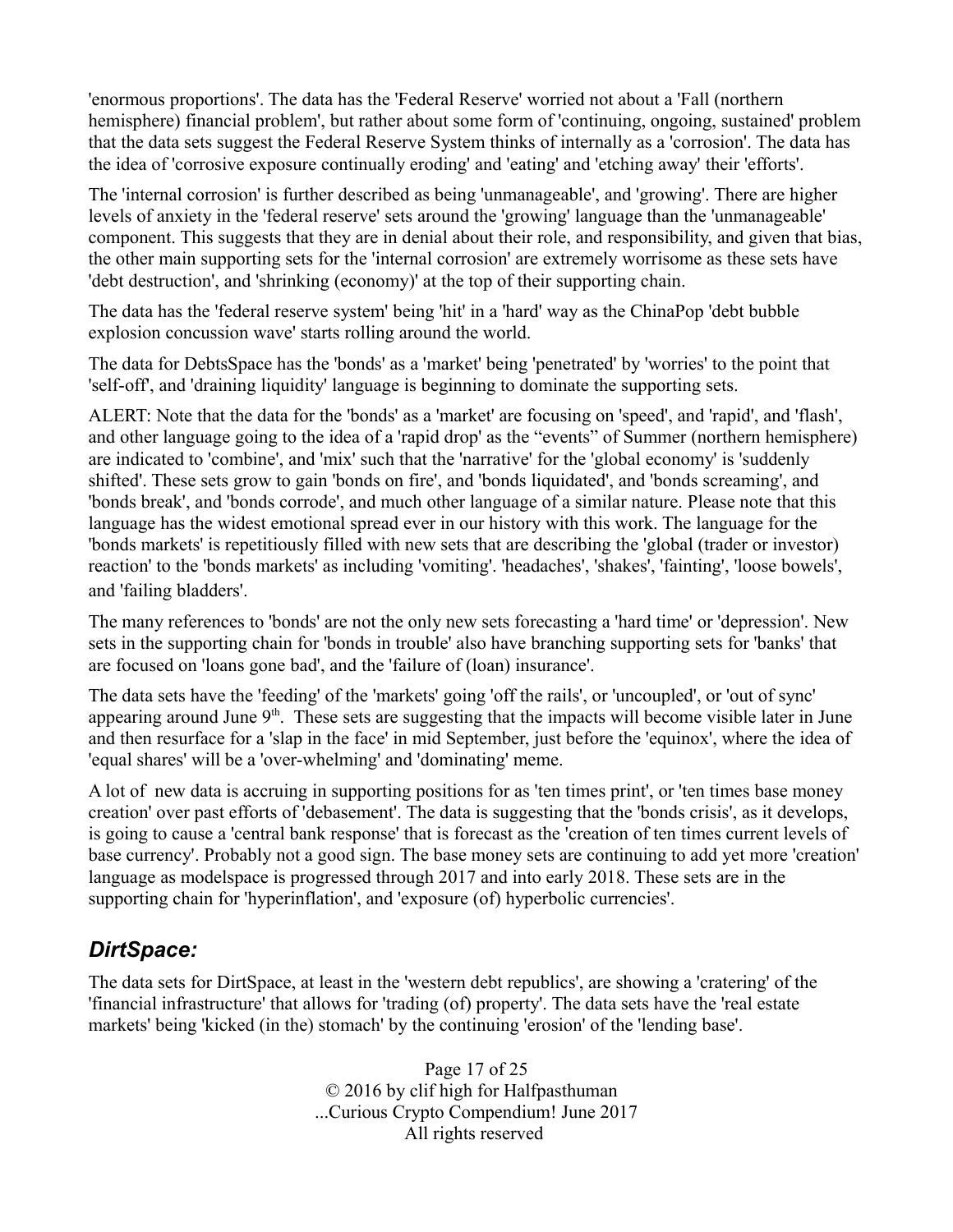A very large part of the 'erosion' within the lending base for the 'western banking industry' is showing up as 'insurance companies'. These 'insurance company' references are supported by sets for 'loan insurance', and 'pay-off pools'.

In addition to the problems besetting the 'lenders', including 'banks', there are a number of new sets for 'real estate sales' that will be defining 'plunge' in terms of both 'price' and 'volumes (of units) sold'.

The data has the availability of 'inventory' across most of the 'western republics', but specifically focused on 'USA', and 'London', and 'Canada' as hitting the 'sales wall'. There is new growth in sets for 'financing failures' that will end up being their 'own story'. The idea in these sets is that there will be 'tens of thousands (of) properties' that are 'in the process', of being sold, when the 'lenders fail to deliver', and 'funding disappears'. These sets would have this become a very big point of discussion, especially across USA where, after a particularly 'brutal week' for 'shares markets', several large 'banks (real estate lenders)' will 'announce loan moratoriums'.

There are repeated cross connections between the 'sub prime auto loans', and the 'collapsing banking (ability) to lend' for 'real estate'. The idea within the data sets is that the banks will be encountering bad paper from their loans into the mid tier sub-prime auto loan businesses. This bad paper is showing within our data sets as 'propagating stink' into 'mortgages' yet again.

The data sets have 'Real Estate' as in, writ large, that is going to be 'hit hard' by the 'hyperinflationary wave' that is also expressing in cryptospace. This definition of 'real estate market' shows up occasionally within the data sets as being an adjunct to the 'entertainment businesses'. These sets have 'real estate markets' in the 'larger commercial sense' which then brings out the 'celebrities' including the 'pitch men (for real estate systems)', as well as the 'image specialists (actors, models, producers et al). These sets have the 'entertainment celebrities' and their 'real estate woes' as being a very 'significant side story' to the 'developing global (real estate) markets crashing'. The problems for 'real estate markets' globally has to do with the 'markets' suffering a 'schism' in prices where some (used to be) propped up, and the others languishing, and now, the data is forecasting that the 'schism' will become increasingly 'visible' over the Summer (northern hemisphere) as 'fewer and fewer' properties within the (local) market are going to be 'holding value'. The data sets have the 'property markets' in general being a 'conundrum' as 'nothing (seems) to work'. These sets have the (dollar empire affected) global real estate market becoming essentially 'dysfunctional' by the December solstice. There will still be possibilities for the very high end properties to 'catch attention' for their sale or price, after that point, but the prices will be lower each time, and the space between attention grabbing sales will be increasing.

The data is forecasting the appearance of words such as 'over built', and 'over developed', and 'glut' all focused not on the commercial real estate where the size of the glut is huge, but rather in relation to 'residential property', including, and especially 'condos'. These sets have the 'overbuilt' discussion creeping into public forums and gradually appearing across legacy media in late July, and early August. The data sets have the 'overbuilt' word being a temporal marker for yet another downturn in property sales across most western residential markets. The 'downturn' sets are specifically referencing 'sales', and 'sales volume', and 'months of inventory', and not 'sale price'. The data is still forecasting the appearance of language around 'high prices', or 'prices maintained', but these are indicated to 'lower highs', and not a continuation of the property bubble, nor a reflation of it. The 'screaming' showing in

> Page 18 of 25 © 2016 by clif high for Halfpasthuman ...Curious Crypto Compendium! June 2017 All rights reserved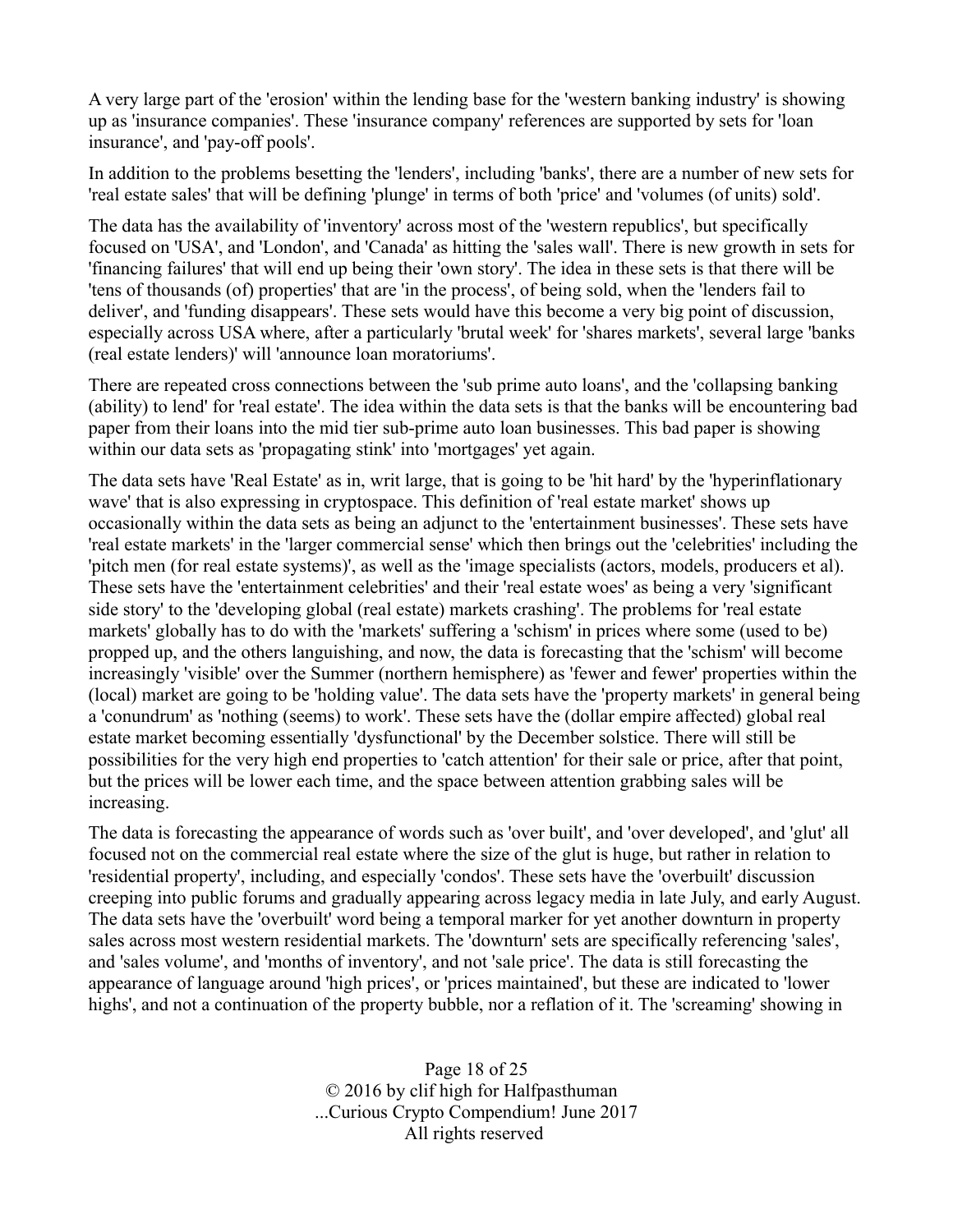the data about the 'hot real estate markets' are indicated to be 'desperation'.

The data has the Canadian real estate market leading the way down, followed in turn by USA, and Australia.

#### *Conclusion: It's here!*

As we are all too clearly aware, the financial system of the planet is flawed. The flaw has reached the point of ongoing failure. For years now, the creeping corrosion has led the mass consciousness into anticipation of what has come to be termed 'the global reset'. Those who considered the idea of a global financial system reset have speculated that we would be seeing a 'new bretton woods', and likely subsequent announcement by the G7 at some theatrically appropriate setting.

It was not destined to happen that way.

In fact, the global financial system reset is happening now, started in earnest in January of this year, and is picking up pace. There will be no G7 announcement that is meaningful. By the time of any formal proclamation by the global political figureheads, the reset will be nearly global, and an emergent reality. Indeed, by the time that the G7 figureheads are even made aware of the reset, it will be complete.

We are doing it this time.

We the people.

Not the central governments thinking themselves to be authorities.

This global financial reset is occurring during, and as part of the rise of global populism.

As an expression of that populism, control of money has been taken away from those who have proven themselves flawed in their thinking and character.

It's not Nesara.

It's not giant hidden caches of gold.

It's happening right now, as you are reading these words!

No government can stop it.

No government can control it. No CFR can manipulate it. No fake news can spin it.

No Illuminati mind fuck can hide it.

The global financial reset is happening now.

It's here!

They, TPTB, the 'ruling elite' have reason to fear. Their world crumbles beneath their feet as ours rises.

They, TPTB have reason to fear.

Antarctica is next!

Page 19 of 25 © 2016 by clif high for Halfpasthuman ...Curious Crypto Compendium! June 2017 All rights reserved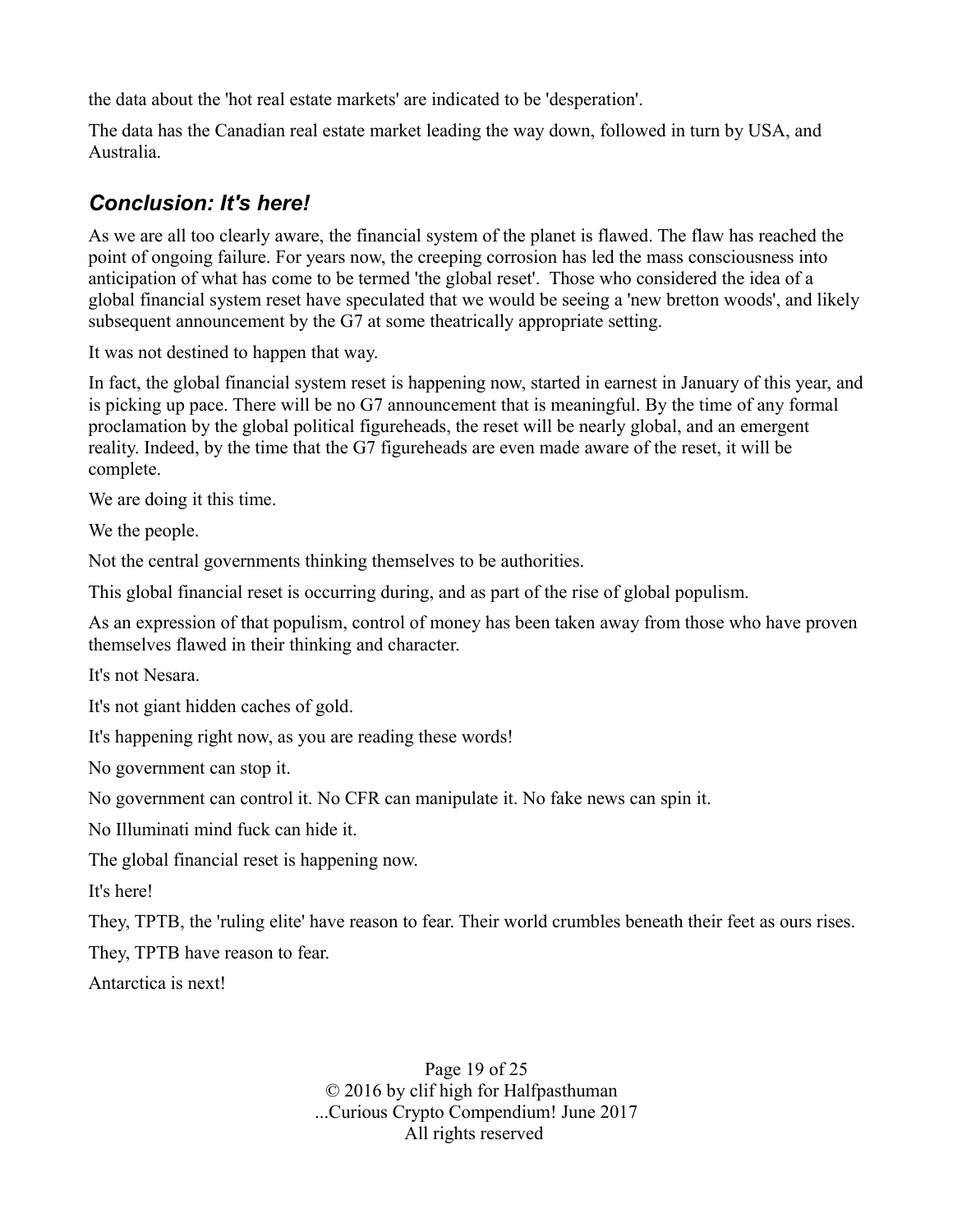Page 20 of 25 © 2016 by clif high for Halfpasthuman ...Curious Crypto Compendium! June 2017 All rights reserved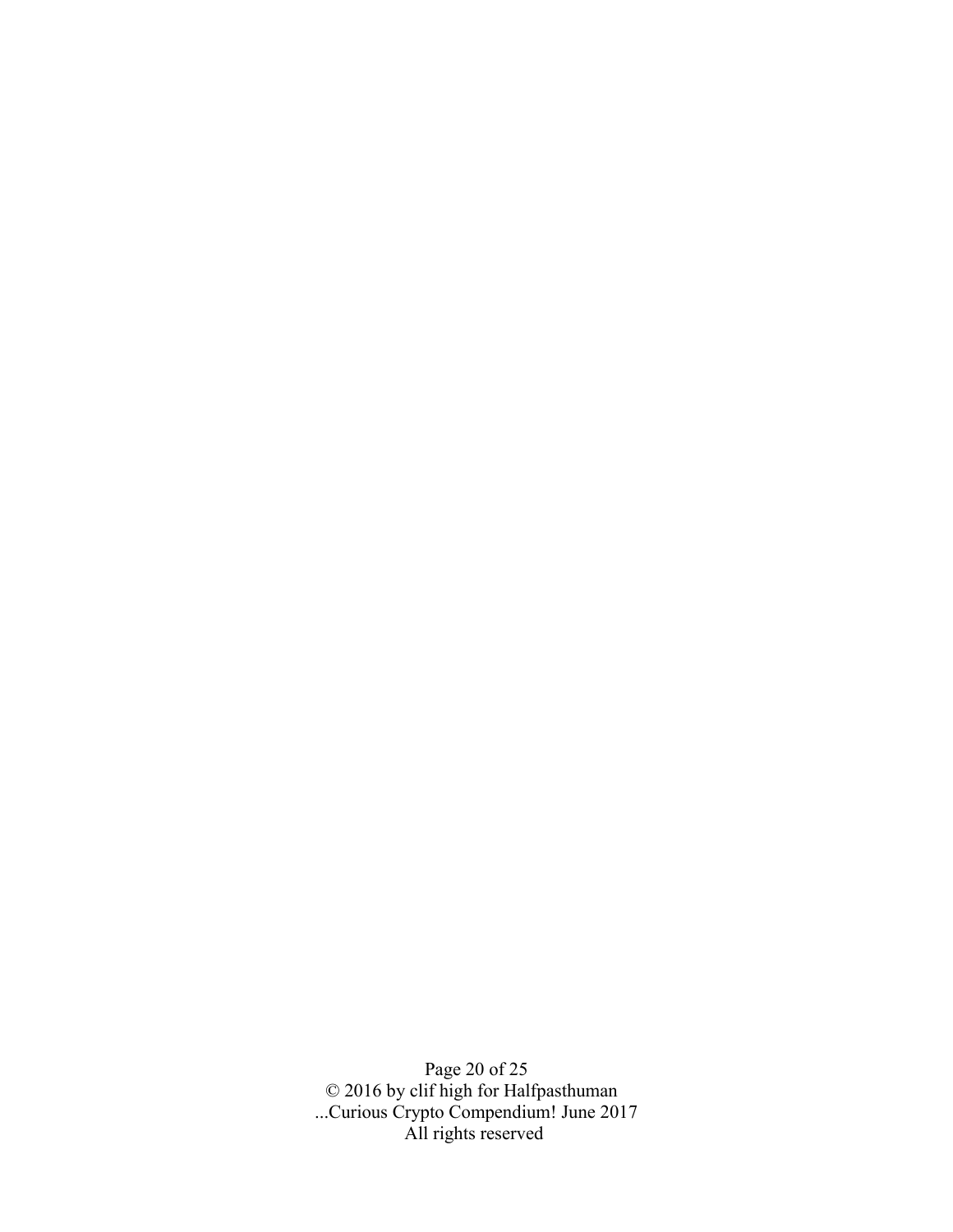# **About Predictive Linguistics and our methods**

Predictive Linguistics is the process of using computer software to aggregate vast amounts of written text from the internet by categories delineated by emotional content of the words. Predictive Linguistics uses emotional qualifiers and quantifiers, expressed as numeric values, for each and all words/phrases discovered/filtered in the aggregation process. Over 80 % of all the words gathered will be discarded for one or more reasons.

Predictive Linguistics works as NO conscious expressions are processed through the software.

Rather the contexts discussed within the report in the form of entities and linguistic structures (see below) are read up in the various intake software programs, and the emotional sums of the language found at that time are retrieved. Words that are identified within my system as 'descriptors' are passed through the processing as well. These descriptor words, in the main, are those words and phrases that provide us with the detail sets within the larger context sets.

As an example, the word 'prophecy' may be read up by our software at a sports oriented forum. In that case, perhaps, due to the emotional sums around the context, and the emotional values of the word itself within the lexicon, it would be put into the contextual 'bin' within the database as a 'detail word'. Note that the context of the use of the word in the sports forum is lost in the process and is of no use to us in these circumstances. What occurs is that the word is picked up as being atypical in its context, therefore of high potential 'leakage of future' value. The way this works is that most sports forum language about future events would be statistically more likely to use words such as 'bet' as in 'I bet this XXX will be outcome', or 'I predict', or 'I think that XXX will happen'. So it is the context plus emotional values plus rarity of use within the context that flags words for inclusion in the detail level of the data base. Further, it is worth noting that most detail level words are encountered in our processing mere days before their appearance. Within the IM (immediacy data) primarily, and then within ST (shorter term) data next. But a preponderance are discovered within the IM time period. Perhaps an artifact of our processing, if so, one not explored due to lack of time (cosmic joke noted).

Words are linked by their array values back to the lexicon using our set theory model (see below), and the language used within the interpretation (detail words excepted) derives from the lexicon and its links to the changing nature of contexts as they are represented within our model.

Predictive Linguistics is a field that I pioneered in 1993. The software and lexicon has been in continual change/update mode since. This is due to the constantly changing nature of language and human expression.

Predictive Linguistics works to predict future language about (perhaps) future events, due to the nature of humans. It is my operating assumption that all humans are psychic, though the vast majority do nothing to cultivate it as a skill, and are likely unaware of it within themselves. In spite of this, universe and human nature has it that they 'leak' prescient information out continuously in their choice of language. My software processing collects these leaks and aggregates them against a model of a timeline and that information is provided in this report.

The **ALTA report** is an interpretation of the **asymmetric trends** that are occurring even this instant as

Page 21 of 25 © 2016 by clif high for Halfpasthuman ...Curious Crypto Compendium! June 2017 All rights reserved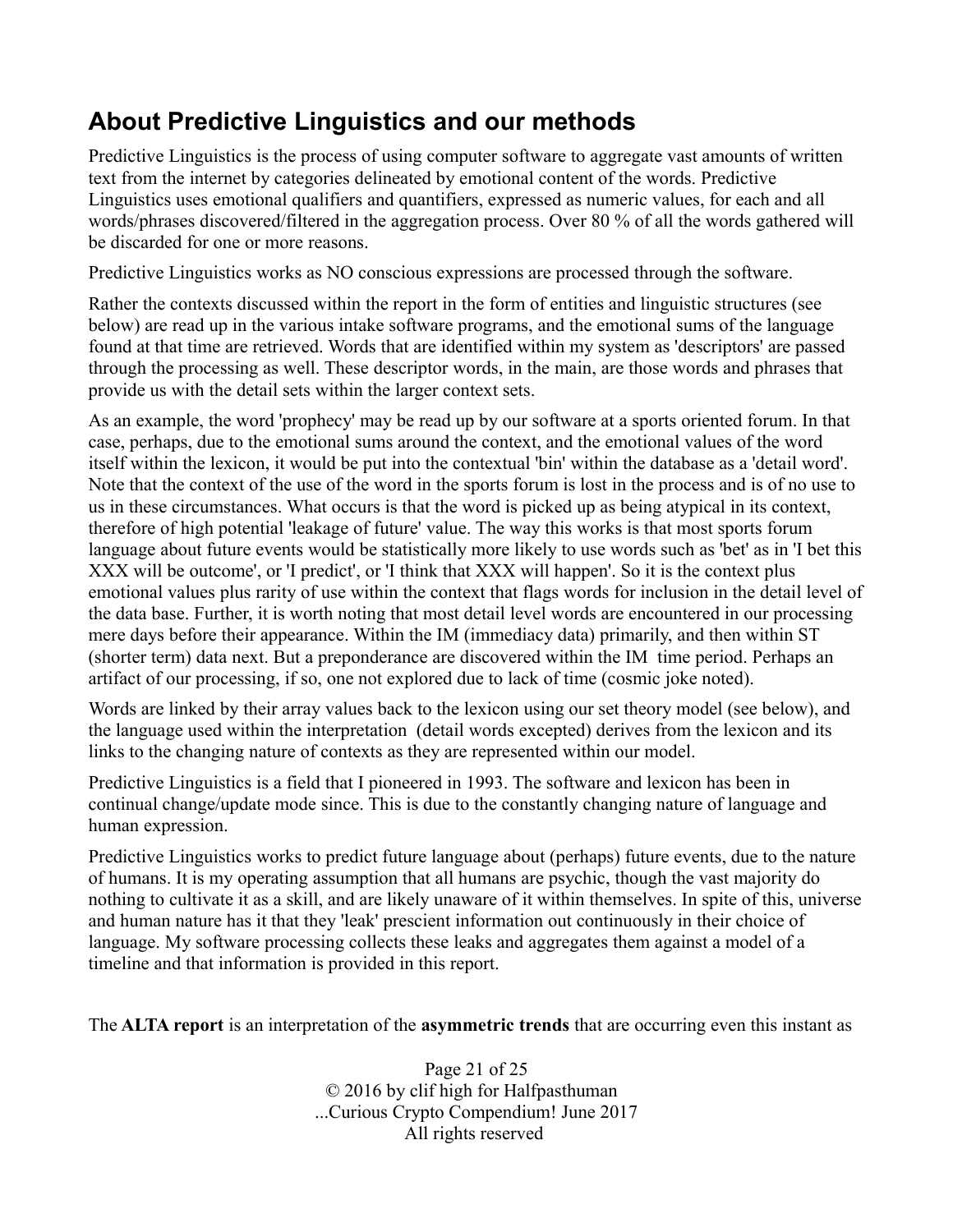millions of humans are typing billions of words on the internet. The trends are provided in the form of a discussion of the larger collections of data (dubbed entities) down to the smallest aspect/attribute swept up from daily discussions within that context. Within the ALTA report format, detail words are provided as noted below. Phrases and idiomatic expressions are also provided as details. In the main, geographic references are merely summed, and if deemed pertinent, the largest bag in the collection is discussed as a 'probable', or 'possible' location to the events being referenced within the details.

In our discussions, the interpretation is provided in a nested, set theory (fuzzy logic) pattern.

#### *Definitions:*

*Aspects/Attributes* **are**: collections of data that are within our broader linguistic structures and are the 'supporting' sets that provide our insight into future developments. The Aspect/Attribute sets can be considered as the 'brought along' serendipitous future forecasts by way of links between words in these sets and the lexicon.

*Entities* are: the 'master sets' at the 'top' of our nested linguistic structures and contain all reference that center around the very broad labels that identify the entity: Markets, GlobalPop, and SpaceGoatFarts, as examples.

**Lexicon** is: at its core level, the lexicon is a digital dictionary of words in multiple languages/alphabets stripped of definitions other than such technical elements as 'parts of speech' identifiers.

The lexicon is quite large and is housed in a SQL database heavily populated with triggers and other executable code for maintenance and growth (human language expands continuously, so the lexicon must as well).

Conceptually, at the Prolog software engine processing level, the lexicon is a predicate assignment of a complex, multidimensional array of integers to 'labels', each of which is a word within the lexicon. The integers within the 8x8x10 level array structure are

composed of: *emotional qualifiers* which are assigned numeric representations of the intensity, duration, impact and other values of the emotional components given by humans to that word.

> Page 22 of 25 © 2016 by clif high for Halfpasthuman ...Curious Crypto Compendium! June 2017 All rights reserved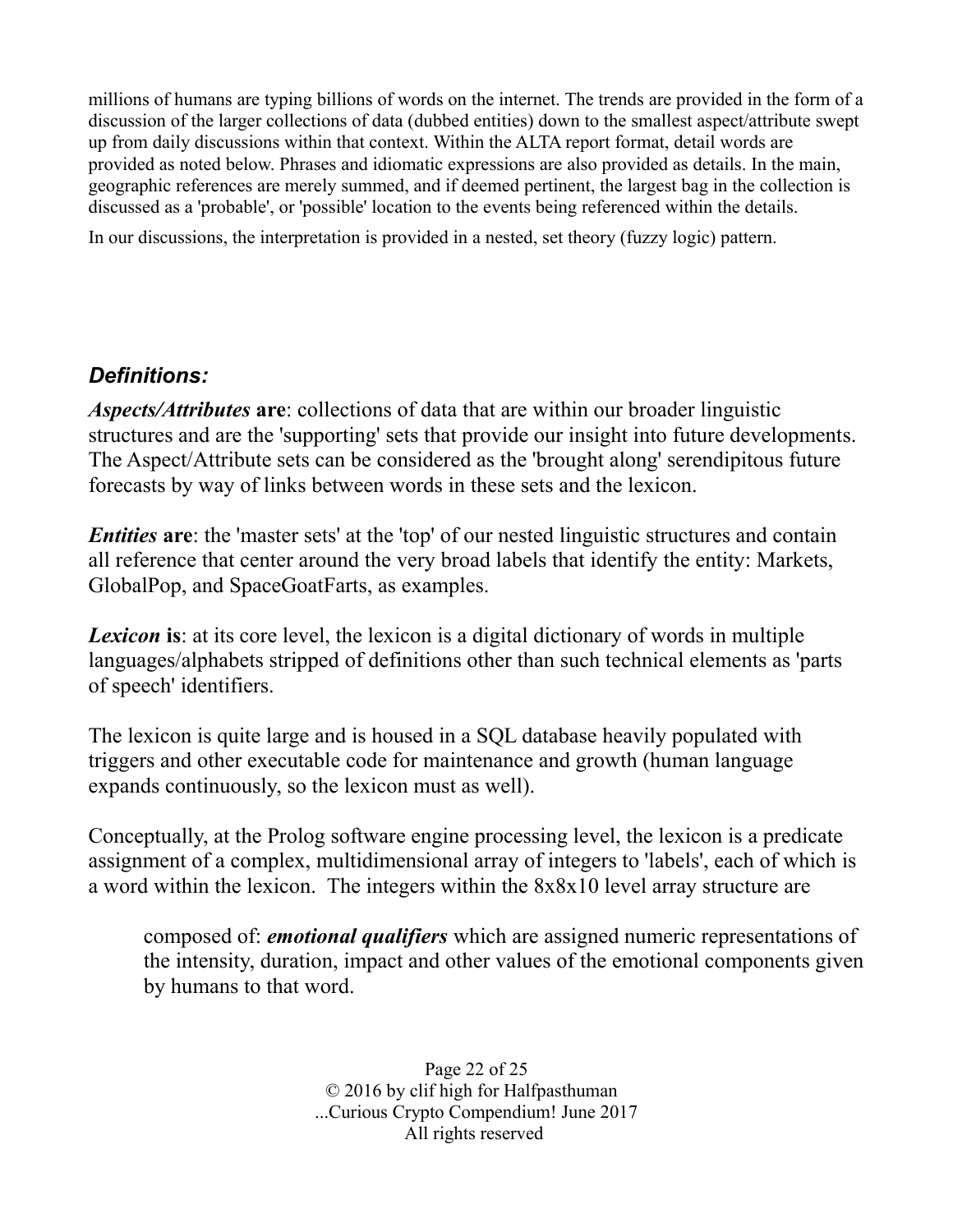and also contain: *emotional quantifiers* which are assigned numeric representations of the degree of each of the 'cells' level of 'emotional assignment'.

*Spyders* **are**: Software programs, that once executed are self directing, within programmed limits, thus are called 'bots', and within these constraints are allowed to make choices as to linguistic trails to explore on the internet. The job of the spyders is to search, retrieve and pre-process (part of the exclusions process that will see 90% of all returned data eliminated from consideration in our model) the 'linguistic bytes' (2048 words/phrases in multibyte character format) which are aggregated into our modelspace when processing is complete.

**List of entities** explored in this report:

#### **GlobalPop**

The GlobalPop entity represents the linguistic sets within the data that are focused on the future of humanity, local or global. The 'local future' focus language is aggregated into our 'global future language' sets. This entity is independent of language, alphabet, or script form, and thus is our deepest and broadest set for emotional quantifiers and qualifiers about humanity's future.

**USAPop** (and any other nation state/territorial reference)

All sub sets of the populace of the planet, within our modelspace are identified by either a geospatial term such as a regional terrestrial label, e.g. '**AlpinePop**', or a geopolitical label, e.g. '**CanadaPop**'. These are used to isolate the subset of the global populace to which the terms are being applied in the forecast. The terrestrial references are frequently used to provide a context of 'shared views/concerns', as in 'those things all mountain dwelling people will have in common separate from other humans'.

#### **Markets**

The Markets entity is a super set of linguistic structures covering paper debt markets of all kinds, commodity trading markets, physical swap markets, currency usage (within populace), digital currency developments, new technology (FinTech),

#### **Terra**

The Terra entity is the master set for all structures that relate to the planet, and the physical environment of planet earth. This master set frequently and increasingly has

> Page 23 of 25 © 2016 by clif high for Halfpasthuman ...Curious Crypto Compendium! June 2017 All rights reserved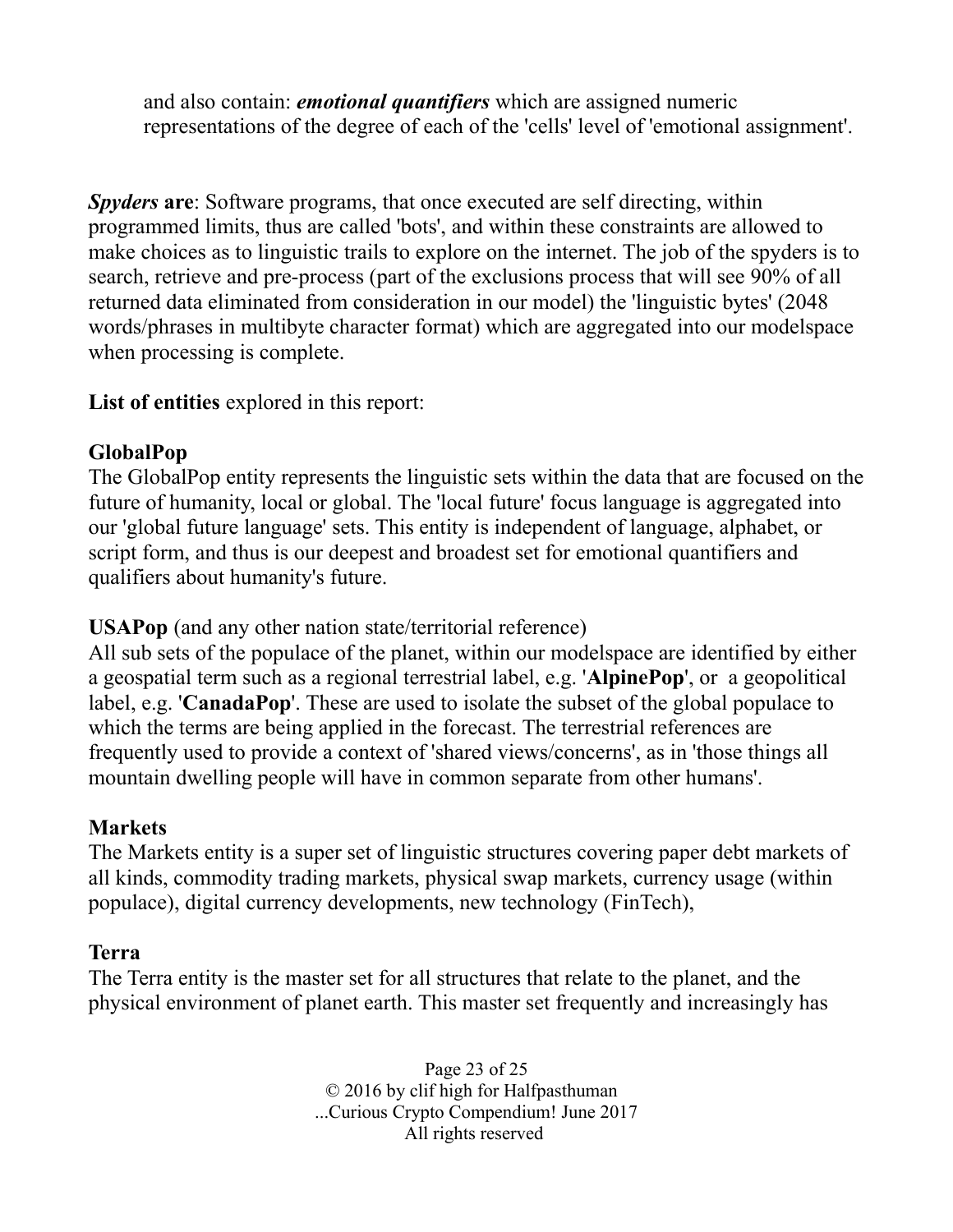extensive cross links to the SpaceGoatFarts entity.

#### **SpaceGoatFarts**

This master set is where all data that fits under the contexts of [officially denied], [unknown], and [speculative] arrives. Our processing discovered significant amounts of data of the [unknown], and [officially denied] over 2000 – 2003 which led to the creation of the separate entity view labeled SpaceGoatFarts. As may be expected, this set contains the references to UFO's, Area 51, Break-away Civilization, and other 'woo-woo' subjects.

#### **Data Types**

**IM = Immediacy** data with forecasting effectiveness from 3 days to the end of the third week. Error range is 4 weeks.

**ST** = **Shorter Term** data with forecasting effectiveness from the  $4<sup>th</sup>$  week out through and inclusive the end of the  $3<sup>rd</sup>$  month (from date of interpretation). Error range = 4 months.

 $LT = Longer Term$  data with forecasting effectiveness from the end of the  $3<sup>rd</sup>$  month out through and inclusive of the end of the  $19<sup>th</sup>$  month. Error range = 19 months.

#### **Terms employed**:

**Cross links** – links from one cell in the data base and its software representation to another due to a shared linguistic structure or pattern.

**Linguistic structure –** In my modelspace, a linguistic structure is a 'master set' and all its contained sub sets (also known as 'directly held' sub sets). At the very highest level, each and all entities within my model are linguistic structures; which, in their turn, are composed of many sub sets of other linguistic structures. Modelspace allows for 256 layers of 'nesting' of these sets and sub sets. Each of which, can and may, be a complex set of its own. Obviously the model is derived from Object Oriented Programming at its highest level.

**Meta Data Layer** – in modelspace, when a meme appears directly held in numerous sets, at the same level of support, it is labeled as a 'meta data layer'. These 'layers' can be thought of as a common linguistic structure that forms with differing supporting sets in the various entities. For clarity, a meme in Terra entity would not have the same supporting sets as that same meme in the GlobalPop entity, but both would be part of the larger meta data layer that the meme reveals.

> Page 24 of 25 © 2016 by clif high for Halfpasthuman ...Curious Crypto Compendium! June 2017 All rights reserved